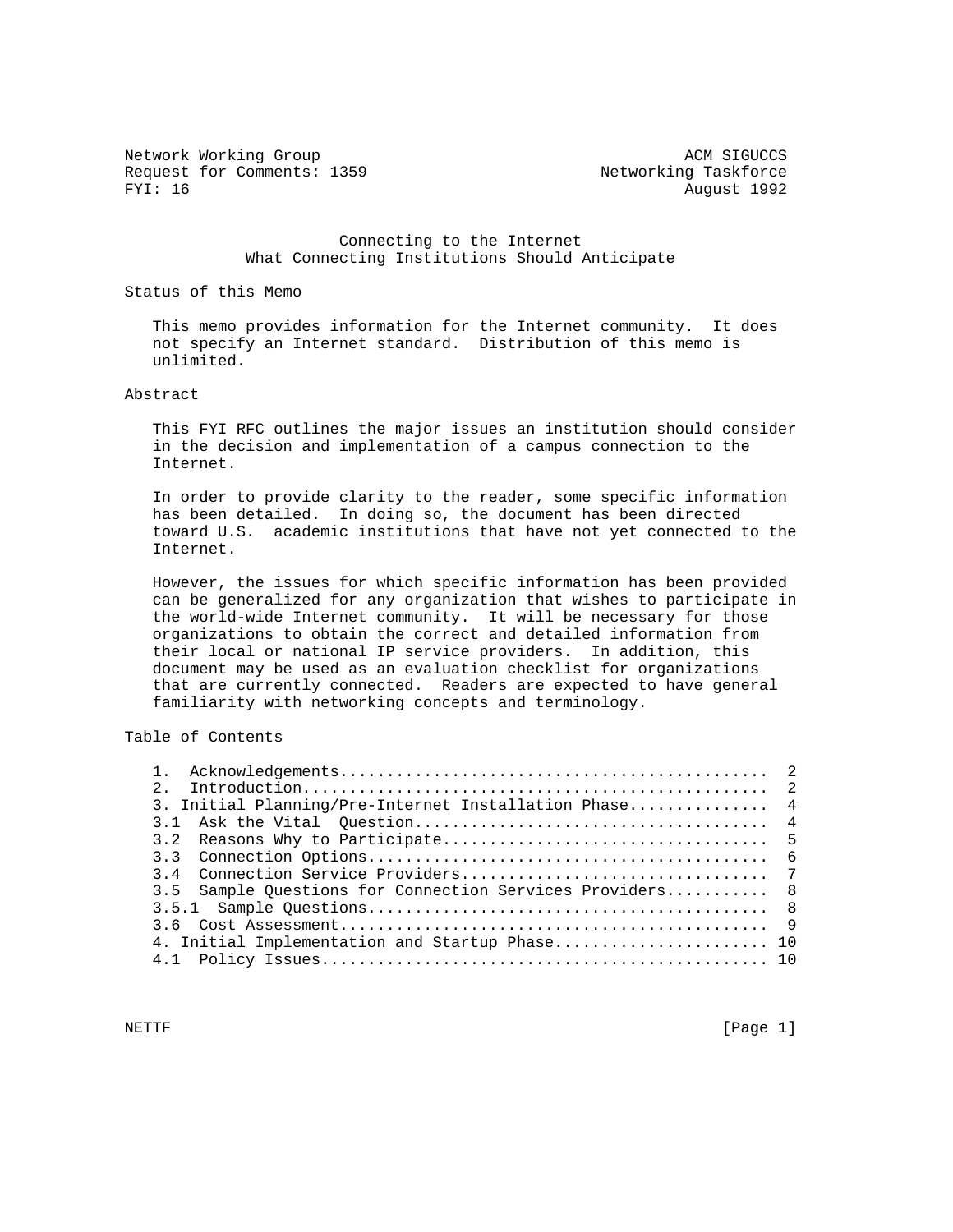| 4 2              |                                                               |  |
|------------------|---------------------------------------------------------------|--|
| $4 \overline{3}$ |                                                               |  |
| 4 4              |                                                               |  |
| 4.5              |                                                               |  |
| 4.6              |                                                               |  |
| 4 7              |                                                               |  |
| 5.               |                                                               |  |
| 5 1              |                                                               |  |
| 5 2              |                                                               |  |
| б.               |                                                               |  |
| 7 <sub>1</sub>   | Appendix A. Partial List of IP Service Providers 16           |  |
| 8 <sub>1</sub>   | Appendix B. NSFNet Backbone Services Acceptable Use Policy 22 |  |
| 9                |                                                               |  |
| 10 <sub>1</sub>  |                                                               |  |
|                  |                                                               |  |

### 1. Acknowledgements

 This document was created through the efforts of the ACM SIGUCCS Networking Taskforce. NETTF was created in 1989 under the direction of Martyne Hallgren and with the approval and support of the SIGUCCS Executive Board.

 The Networking Taskforce was created to increase awareness and understanding of the Internet, to disseminate information and research on development and use of the Internet, to promote innovative and appropriate use of Internet resources, and to initiate and encourage cooperation between the SIGUCCS membership and other organizations, such as the Internet Engineering Task Force (IETF), with similar goals towards networking.

2. Introduction

 The Internet is a world-wide network of networks with gateways linking organizations in North and South America, Europe, The Pacific Basin and other countries not previously included. The organizations are administratively independent from one another. There is no central, worldwide, technical control point. Yet, working together these organizations have created what to a user seems to be a single virtual network that spans the globe.

 The networks all use a common suite of networking protocols, TCP/IP. It is because of this commonality of protocols, this commonality of network functionality and interoperability that the networks provide what may appear to be a seamless, integrated virtual network, irregardless of the underlying heterogeneity of the underlying computer hardware or communications transport.

NETTF [Page 2]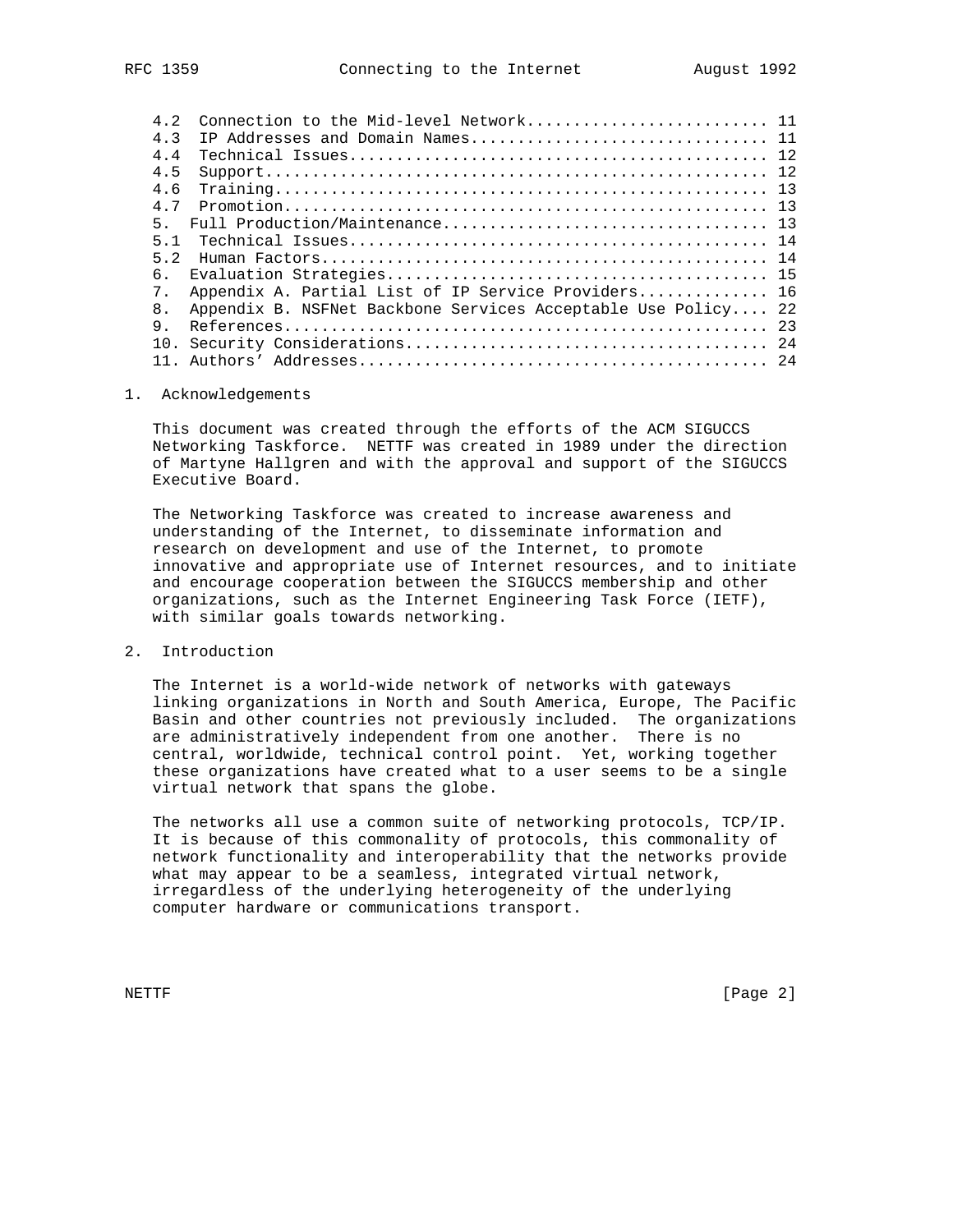The most basic functions provided are electronic mail, access to remote computational and informational facilities and file transfer. The networking protocols were first deployed in the late 1960's in the United States. For several years, they were only used for very specific research activities and in some computer science departments.

 In 1985, at a meeting of National Science Foundation networking specialists and higher educations representatives, a new national data networking backbone, using these protocols, was outlined and acted as a catalyst resulting in dramatic changes in data networking technologies and usage.

 Originally conceived to connect the six national supercomputing centers that had been established, in the ensuing years, the NSFNet backbone network and its associated mid-level networks have grown dramatically. The networks built for mission and discipline specific uses have also grown dramatically. More importantly, because of the common technology, they have been able to be connected together, increasing their reach and as a result, their usefulness to the user community with very little additional expense. The end result is a robust technology supporting the higher education and research community. Its continued development and growth are essential to maintaining excellence in education and research.

 The use of the Internet has steadily and dramatically grown over the past years. More and more sites have connected. Each site may have more and more uses of the network, as existing users expand and new users are added resulting in exponential growth of network traffic. But even more dramatic are the explosions in growth due to the innovative applications. Networks are having a dramatic effect on everything from libraries to elementary schools, from sharing expensive scientific instruments to using databases to access atmospheric data to electronic publishing and interpersonal collaborations building "workplaces without walls".

 The number of organizations connected at present is constantly growing. At present, the organizations that connect through the Internet include universities and colleges, research laboratories, government and private, libraries, specialized scientific centers, state agencies, K-12 (Kindergarten-12th Grade) organizations, individuals, and individual research labs. But no matter what kind of organization it is, they all have the same need to understand what it means to connect to the Internet.

 An institution must anticipate and prepare for four critical phases in the deployment of an Internet connection. The list of issues discussed within this document is not exhaustive but rather the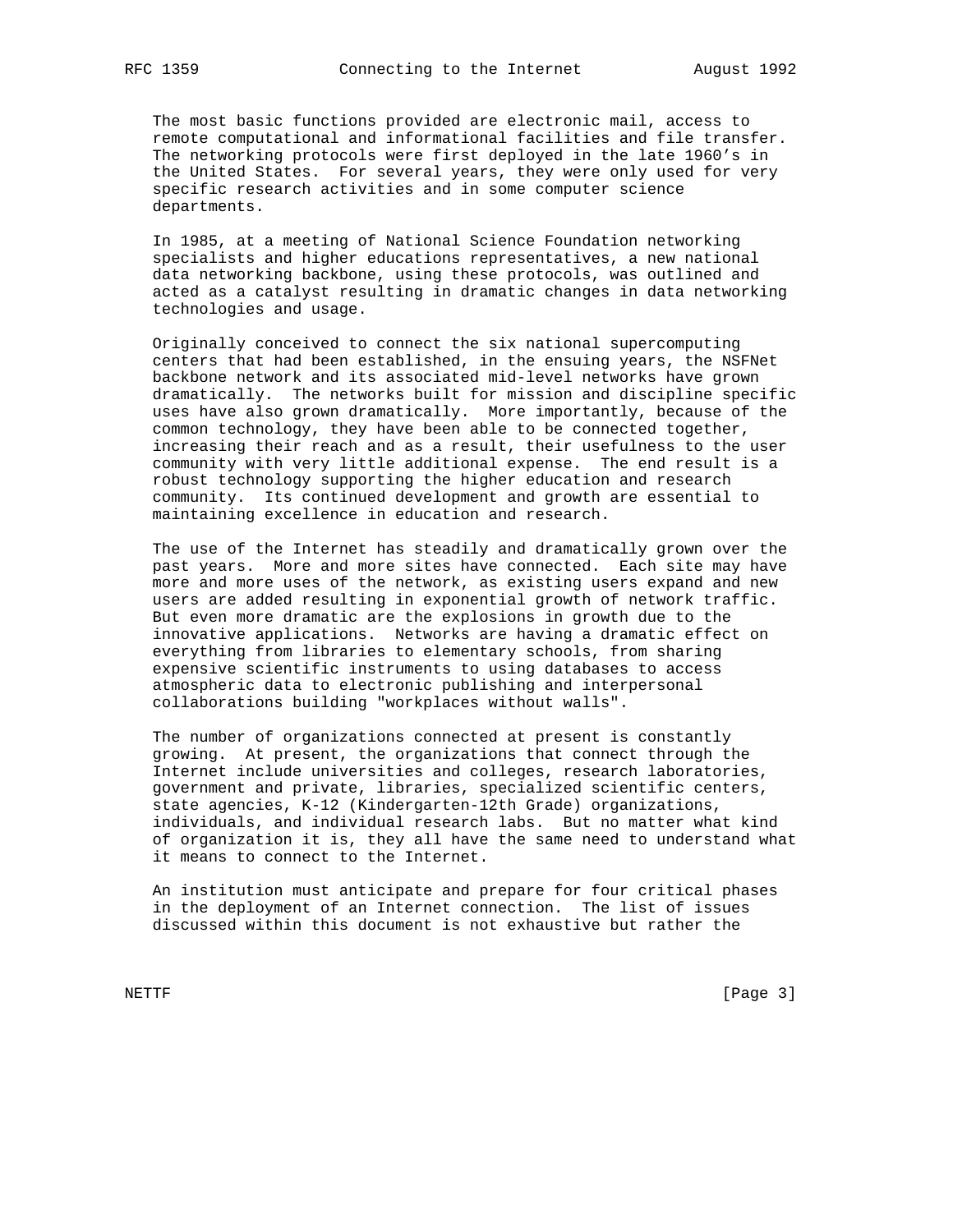information provided should alert decision makers to major concerns they should address during the different phases of network deployment.

 As each issue is discussed, both soft and hard cost items will be identified. Both must be considered when determining the real cost of deploying an Internet connection. The hard cost items include costs for which invoices are created. They include the costs for new circuits or phone lines, the purchase of modems or csu's and routers, network membership dues and upgrades to existing hardware to make it network compatible. Soft costs are harder to quantify but no less important. These costs include training and education of staff, faculty, and students, modifications to support staffing and structure, deployment of new network applications or network services such as FTP servers, centralized electronic mail services, or campus-wide information systems. It should also be recognized that the soft costs involved also result in benefits that can easily be seen as people investment and organizational investment.

The four phases of an Internet Connection deployment are:

- A. Initial planning/Pre-Internet installation phase
- B. Initial Implementation and Startup phase
- C. Full Production/Maintenance phase
- D. Evaluation/Upgrade phase
- 3. Initial Planning/Pre-Internet Installation Phase
- 3.1 Ask the Vital Question

 An institution must first address the question, "What does my community/institution gain from participating in the Internet community?".

 Both commercial and non-profit education and research institutions rightfully spend a great deal of high level effort to define their mission and goals. Any introduction of new technology - particularly one which involves new modes and methodologies of communication -- should be assessed in light of the institution's own mission and goals as well as the wants and needs of the user community it serves.

 Following, and as part of this evaluation, key institution decision makers (at the highest levels of the organization) will require information not only on the cost of connection, but more importantly on the purpose and scope of participation in the Internet. The decision to participate requires not only the strong commitment of senior administration but also the support and endorsement of the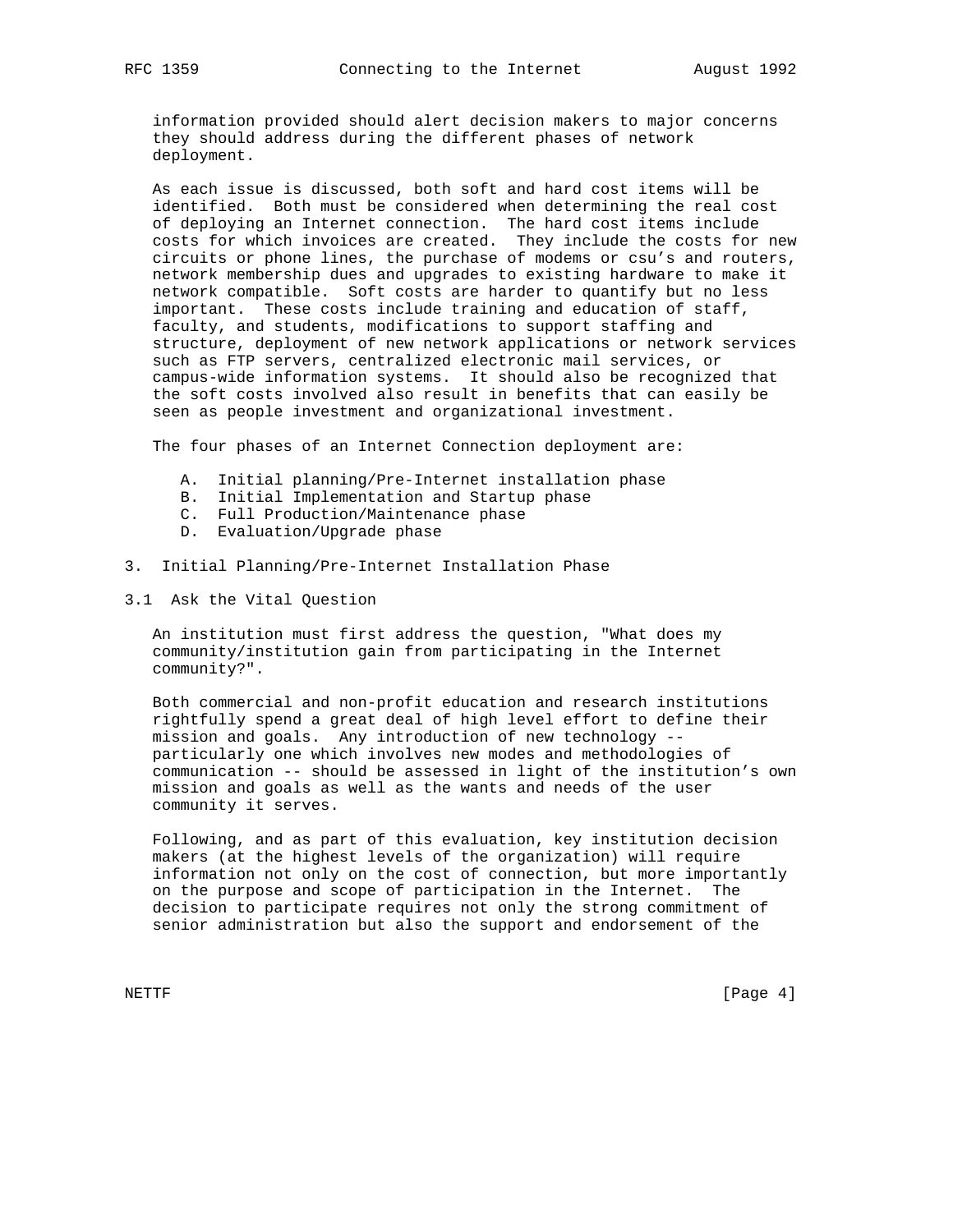general institutional community. In the case of an educational institution, it is critical to have the support and active interest of the faculty. This decision will also involve a campus wide needs assessment to determine the interest and support of the campus community.

# 3.2 Reasons Why to Participate

 The deployment of an Internet connection provides the impetus for the development of a campus wide strategy for the use of information technology which may otherwise never be accessible. It may be difficult to quantify such benefits but they must be included in the justification process. Many institutions have already done this and are very likely already connected. An interested institution might will consult with a nearby, connected organization to see what benefit they have derived from the connection. An institution looking at a connection for the first time must decide if a major reason is simply to participate in a technology that has already proven itself as being important to education; more importantly, it may be a requirement now to compete with peer organizations.

 This is especially important to consider when recruiting both new faculty and students. New faculty will want to continue with their research and academic collaborations which may require resources not affordable to the institution. These resources can be made available via the network. As a result, a university or college may be able to recruit students and offer a new curriculum that demands access to resources that would only be available via the network. The potential gain in prestige, research participation and dollars is well work the investment.

 Many universities have also discovered economic efficiencies. Many subscription services have traditionally required a dedicated and expensive access method. More and more of these services are now accessible via the Internet. This trend will undoubtedly continue as more and more commercial companies make their services available. While the subscription fee may not alter, the cost of the dedicated connection may by used to finance an Internet connection; not only will the availability of the particular service be greater but the underlying access medium can be used for multiple functions.

 Libraries, many already with automated catalogs, are looking at various new applications to deal with the glut of information, shrinking dollars and limited shelf space. Electronic journals, image-based text, publishing on demand are all issues that are being evaluated for the digital library. Universities are automating and integrating a variety of activities and providing access to the students and staff via a campus network. At some universities,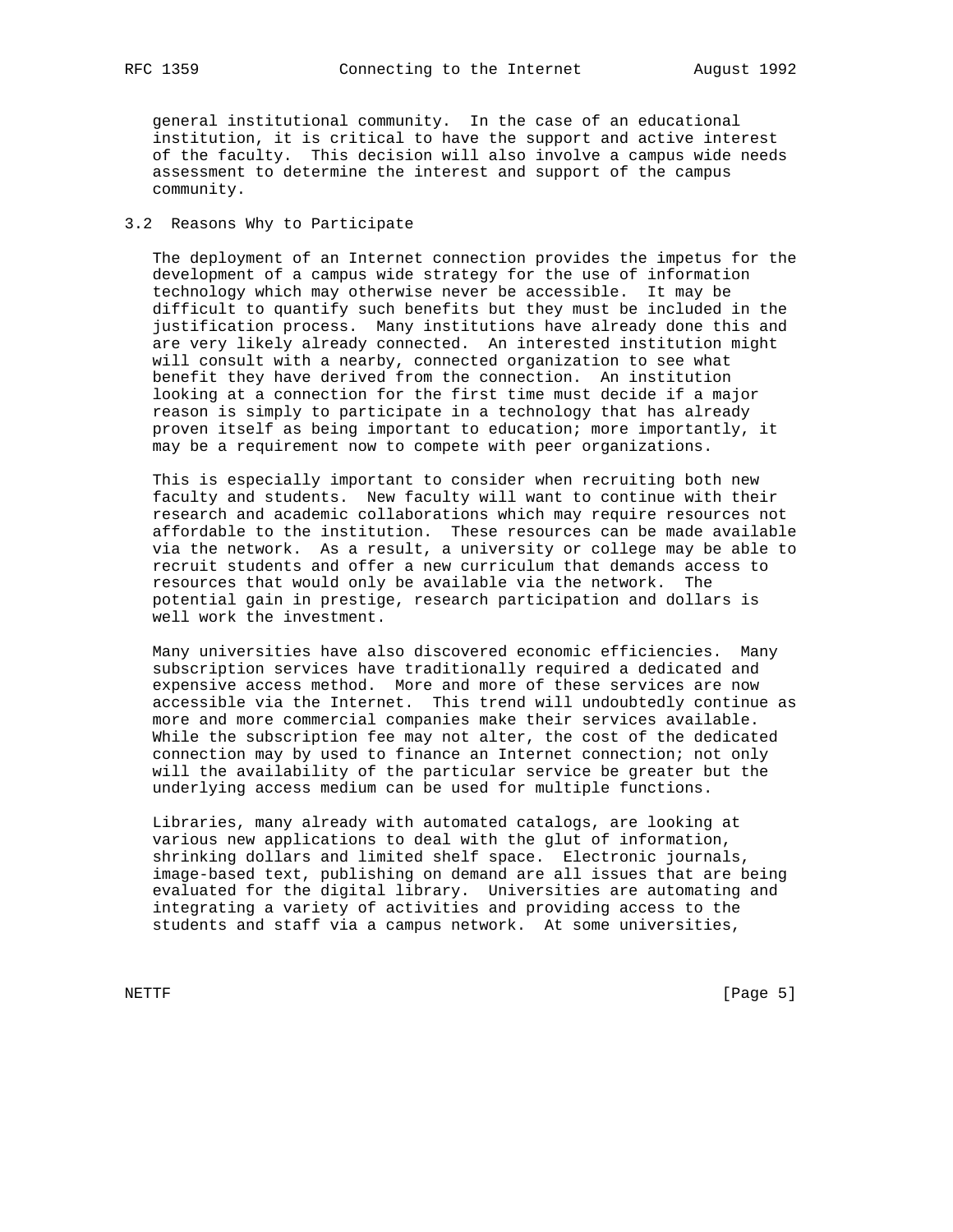students are able to register for classes, look at their grades, and check their bill from their dorm room instead of having to suffer through long lines. Some universities are able to keep in contact with their alumni, through a variety of on-line information resources.

 NSFNet was first created to facilitate access to five national supercomputer centers, centers which still provide to researchers leading edge computational technologies to support research in a variety of areas, from black holes to pollution in the L.A. basin. Today, researchers and students alike have access to a broad range of computational, informational, and scientific instrumentation that can be used remotely, with no loss of productivity. For some organizations, this means that they now can recruit faculty with research requirements that they themselves could never afford. It means access to research funding. At the same time, it opens up the opportunity to faculty and students to select their next institution for reasons other than the hardware currently owned.

# 3.3 Connection Options

 There are a variety of connection options. Factors besides costs may be used to select the appropriate option or a series of options. These factors include size and projected use (traffic) of the connection, nature of the use and purpose of the enterprise driving the effort.

 There are three basic categories of IP service connection available at this time. All three categories support essentially the same set of functions. They support a variety of line speeds (which affects total capacity of the connection) and will run on a variety of hardware platforms. Performance depends on the line speed, the hardware and software used, and the use.

The three basic connection categories are:

- a) dedicated connection
- b) dialup connection
- c) dialup access to a connection service

 A dedicated connection requires a dedicated, point-to-point telecommunications circuit and an IP router (a dedicated networking device), linking the organization to the Internet. Line speeds range from 9.6 Kb to 45 Mb, with the most common connection speeds being 56Kb and 1.54 Mb. A dedicated connection to the Internet most commonly connects to a campus-wide network with several hosts and workstations.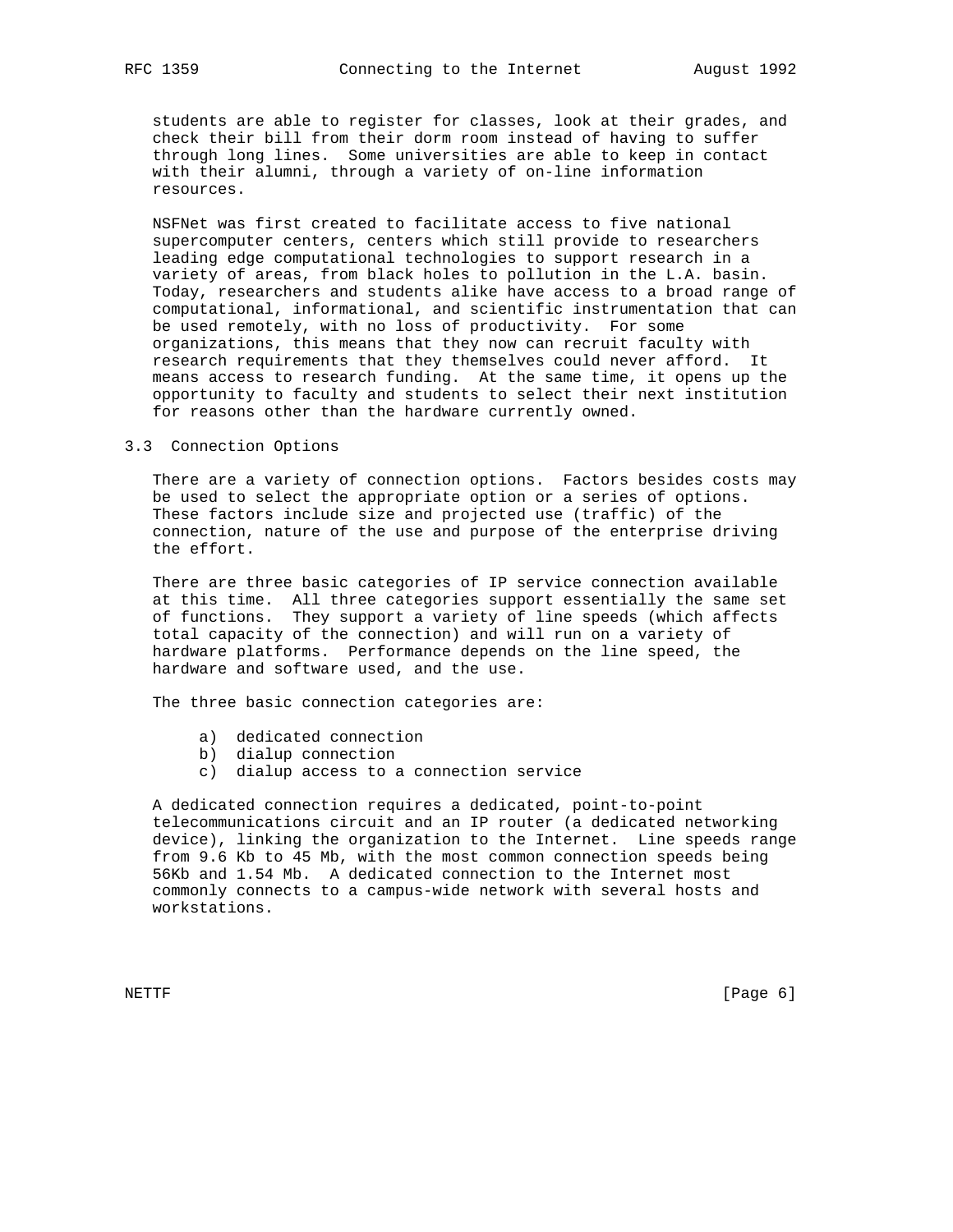A dialup connection requires a workstation, which may or may not be dedicated to networking, with appropriate networking software and an attached modem. It uses a regular phone line. When a network connection is needed, the workstation is used to establish a connection over the modem and phone line. At the end of use, the connection is broken. Line speeds range from 9.6Kb to 56Kb, with lower speeds being most common. It can be used to connect a single workstation or a LAN. However, if it is used to connect a LAN, the workstation must provide some routing functionality.

 Several IP service providers offer dialup access to a connection service. Such a service provides only remote login capabilities or other limited functions by calling a local phone number and setting up a single function environment. A terminal emulator is used from a MAC or a PC. The service can support speeds from 2.4Kb - 19.2 Kb. Providers usually charge a flat-rate connection fee as opposed to a connection fee and traffic charge.

 As each type of connection alternative is examined, the organization must consider the technical evolution and cost projections. The appropriate campus agency (usually an information or telecommunications area) should inventory the existing campus networking. For those organizations that do currently have a campus network, the inventory will provide valuable input to the development of a short and long term technology evolution strategy.

 If a campus network does not yet exist, the development of a campus networking strategy may have the effect of an upgrade of technology throughout the campus. In either case, the question of how to get network connectivity to the workstations on the faculty and staff desks, large user rooms, residence halls, libraries and campus stores must eventually be addressed.

 A connection to the Internet does not always imply the development of a campus-wide network. In some cases, it may be appropriate for only a small segment of the organization's community to have access to the Internet. Often, organizations will use such a strategy as a way to introduce the technology to a small group of enthusiastic customers who become champions in their own right.

3.4 Connection Service Providers

 There are several organizations, not-for-profit and commercial, that now offer connectivity services to the Internet. Refer to Appendix A for a partial list.

 There is no hard and fast rule specifying to whom an organization should approach for a connection. Historically, there has been a

NETTF [Page 7]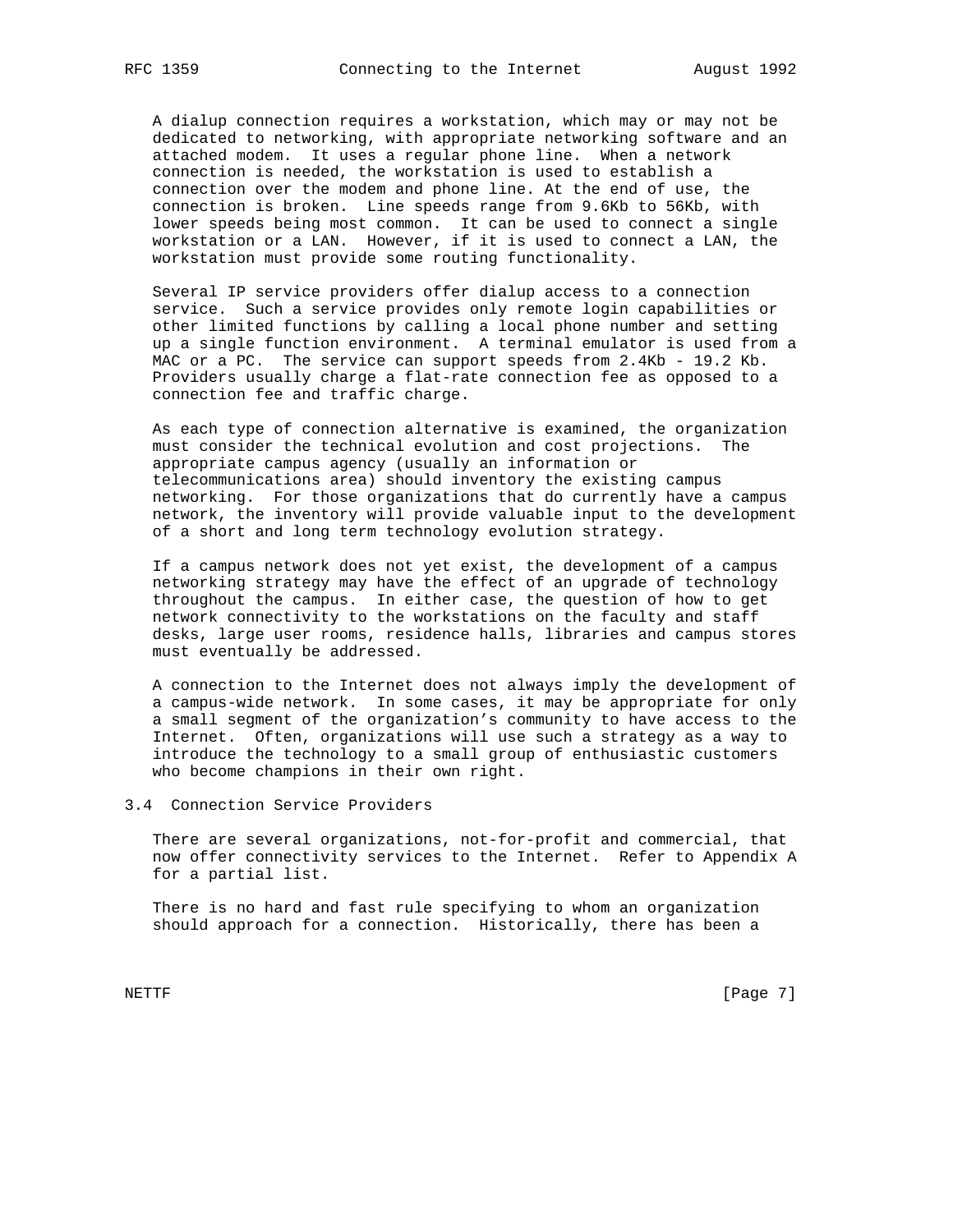tendency for an academic institution to become a member of the closest mid-level network. The best approach, given the growing number of IP service providers, is to consider all the providers that offer services in the region, consider the variety and quality of services offered within in the framework of the organization's requirements and make an informed decision based on that information.

3.5 Sample Questions for Connection Services Providers

 It is often hard to know what questions should be asked while evaluating different service providers. The following set of questions have been included at a starting point for any discussion with an IP service provider.

- 3.5.1 Sample Questions
	- a) What connection services do they offer? Please describe in detail (i.e., until you understand what they are talking about).
	- b) What is the cost?
	- c) What is included in the cost? -the circuit cost (installation and monthly charge) -the router (cost of onsite router, cost of offsite router) -hardware/software -maintenance, of what?? -membership fee
	- d) Is there any other kind of charge not included in the upfront cost?
	- e) What are their support services? -NOC?  $-NTC$ ? -What do they mean by either organization?
	- f) Do they fix the router when it's broken?
	- g) Do they require 24 hour access to the physical location?
	- h) Do they require an onsite person be available to them to assist in problem diagnosis?
	- i) What training is available? Is it included in above cost??
	- j) Do they have an acceptable use policy?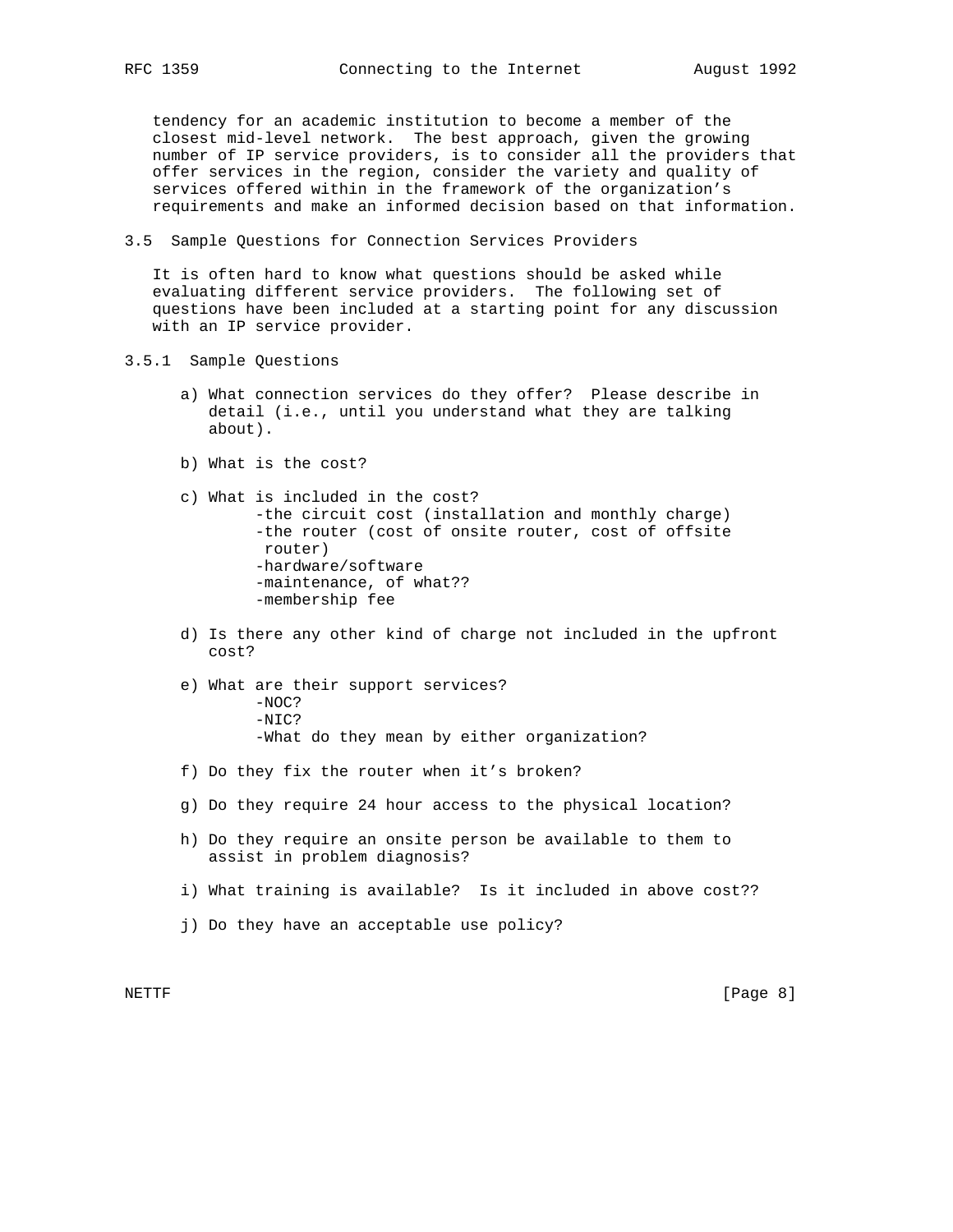- - k) Is there an annual meeting?
	- l) Do they have dedicated (i.e., full time), professional staff?
	- m) Are there limitations to connecting to other parts of the Internet (i.e., can you everywhere you need to get?)?
	- n) To whom else do they provide service? -references?

 If any of this information is confidential, consider finding another service provider.

# 3.6 Cost Assessment

 An organization contemplating a connection to the Internet should be careful to consider not only the physical connection and startup costs but also the costs of supporting the resulting service infrastructure. This infrastructure includes the development and continued support of a campus-wide network. At some universities, this network may only support data, but at many universities and other organizations, the development of a campus-wide network must evolve to consider data, voice, and video as the applications and requirements of information technologies supported by internetworking technologies expand.

 The Internet provides access to a wide variety of resources and a broad set of functions and services which may or may not have been available locally. Support staff will require education and training to support and in turn train the faculty, other staff, and students in the use of the new technology and new resources made available. This training may mean strategic re-orientation and deployment of campus networking information services. The costs of such added value services should be planned for in advance.

 Increased use of the campus network will make additional demands on existing network technical staff. Areas of the institution not currently participating in data network services will want to participate. While not all of these services can be exactly quantified in terms of costs, they must be anticipated and incorporated into campus planning for an Internet connection. These areas may include libraries, dormitories, student services, and data depositories.

 The implementation of an Internet connection provides the impetus for the development of a campus-wide strategy for the use of information technologies which may otherwise have never been accessible. It may be difficult to quantify such benefits but they must be included in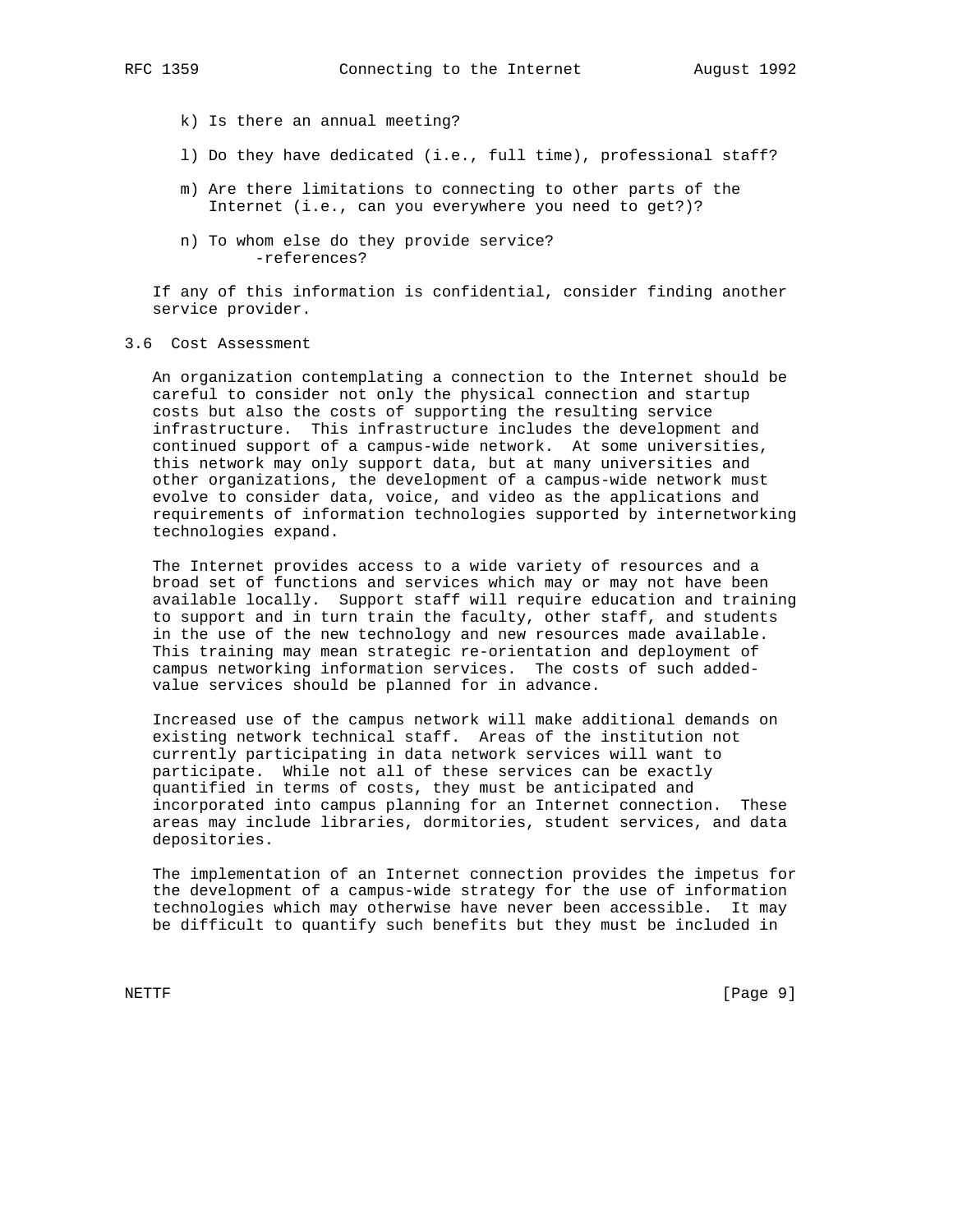the justification process. The benefits can include access to expensive, scientific instruments such as computational services (i.e., massively parallel supercomputers) or particle accelerators. Clearly, this access means that the organization will have the use of these facilities without the cost of buying one, thus provide an effective recruiting tool for bright, young PHD's who require this kind of resource.

# 4. Initial Implementation and Startup Phase

 Once the institution decides to connect to the Internet, several tasks should get underway. In rough terms, the tasks relate to policy, process definition, education, promotion, technical and fiscal issues. Several of these tasks should be addressed simultaneously.

# 4.1 Policy Issues

 The campus community should develop guidelines for acceptable use of the network. These guidelines not only include policies governing the use of the campus net, but now extend to guidelines for the appropriate use of the Internet as well. Appropriate use policy must include policies developed by the Internet community. NSF has an acceptable use policy which applies to use of the backbone networks they provide. See Appendix B. Each of the mid-level networks as well as other organizations with their own backbone networks have their own acceptable use policy, which may not be the same as that of NSF's. It is important to be aware of the limitations or lack of limitations when connecting and using various networks.

 The development of an acceptable use policy, in addition to providing protection to the institution provides an excellent opportunity to develop campus guidelines for privacy and security issues for computing in general. Guidelines about data available on the network and the proper use of that data and how data may be properly used and who may properly use it, issues of copyright and attribution requirements of FTP-able documents; all these topics should be considered.

 Ethical guidelines concerning the use and possible misuse of software and data banks available over the Internet must be carefully developed and published across the institution and in the hands of faculty, staff, and students. Considerable work has already been expended in developing several good references which can be used to guide the development of these policies. See FYI 8, RFC 1244, "Site Security Handbook" [1].

NETTF [Page 10]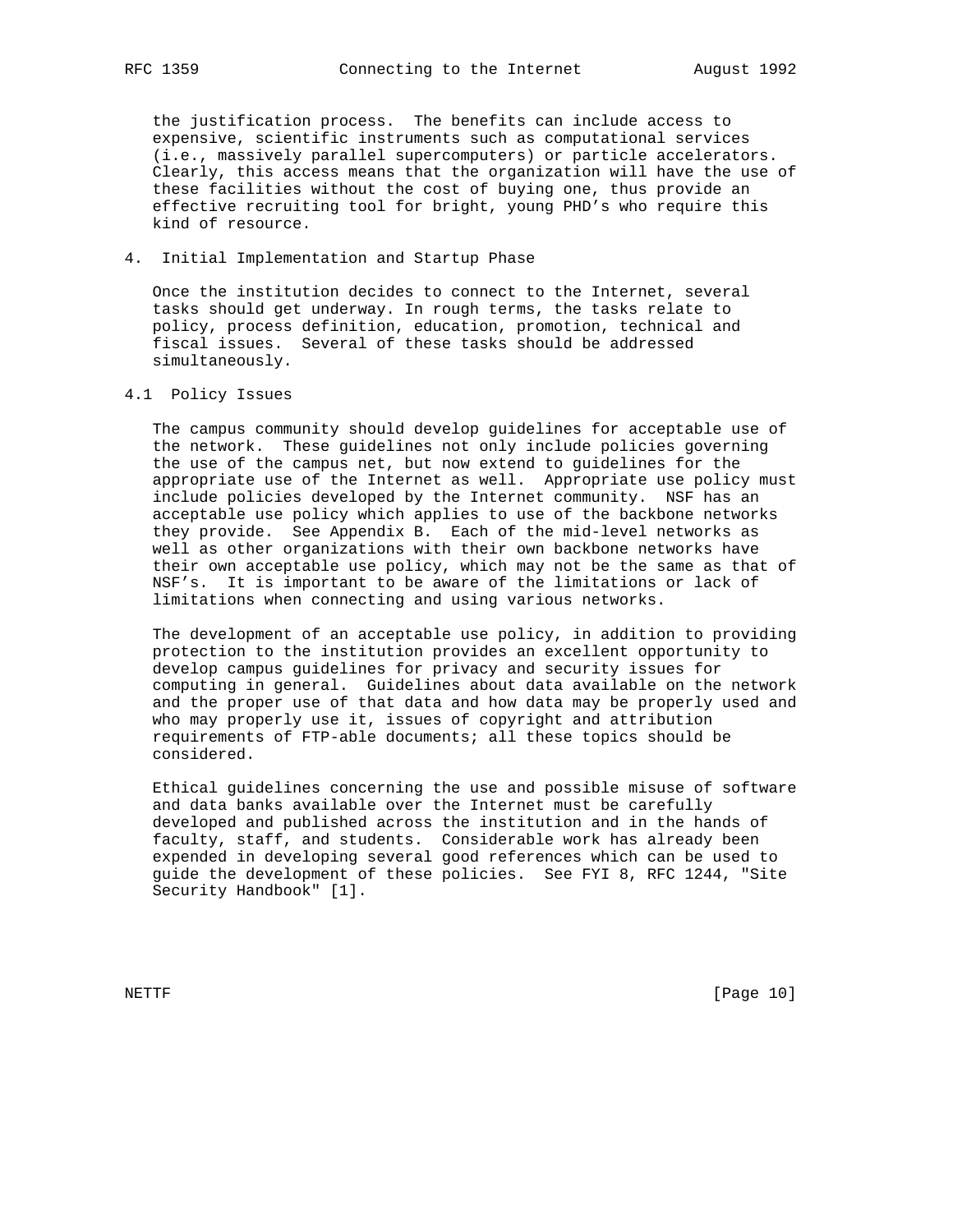In order to maximize usage for the entire Internet community, the campus community must learn proper etiquette in the use of the network, including such issues as the management of large files, data compression, and the efficient use of electronic mail. See RFC 1087, "Ethics and the Internet" [2].

# 4.2 Connection to the Mid-level Network

 By this time, the organization should have decided what type of connection they want and with which service provider they will be working. There are specific technical details which must be addressed in the initial deployment of the connection. There is the evaluation of hardware and software. The mid-level network or institution providing the connection is often an excellent resource to complement the on-campus group in determining the best configuration. It is vital to understand before this time exactly what items the organization will be required to purchase or that will be provided at part of a fee-based service. (Refer back to the sample set of questions.)

#### 4.3 IP Addresses and Domain Names

 Every organization connecting to the network must have a unique identifier. This identifier is known as the campus IP network address. In addition to a numerical identifier, most organizations also get what is known as a domain name. It is through the numerical address and the domain name that the organization's hosts will become know throughout the Internet.

 An organization must register with the authority that assigns a IP addresses and for a domain name. The IP address is assigned by the Internet Address Naming Authority (IANA). The Domain Name is picked by the organization. A domain name is simply a character string that maps to the IP address. It makes it easier for humans to remember than a unique set of numbers. It is beyond the scope of this document to include a tutorial on IP addresses and domain names. For more information on IP addresses and domain names, refer to Doug Comer's textbook, "Internetworking with TCP/IP: Principles, Protocols, and Architectures" [3]. (See also FYI 5, RFC 1178, "Choosing a Name for Your Computer" [4].)

 There are different classes of Internet addresses, which correspond to the number of hosts an organization anticipates connecting to its networks. Thus the campus should carefully consider the planned growth of its own network in applying for the appropriate class of membership. The IP service provider is an excellent source of advice in choosing a membership class.

NETTF [Page 11]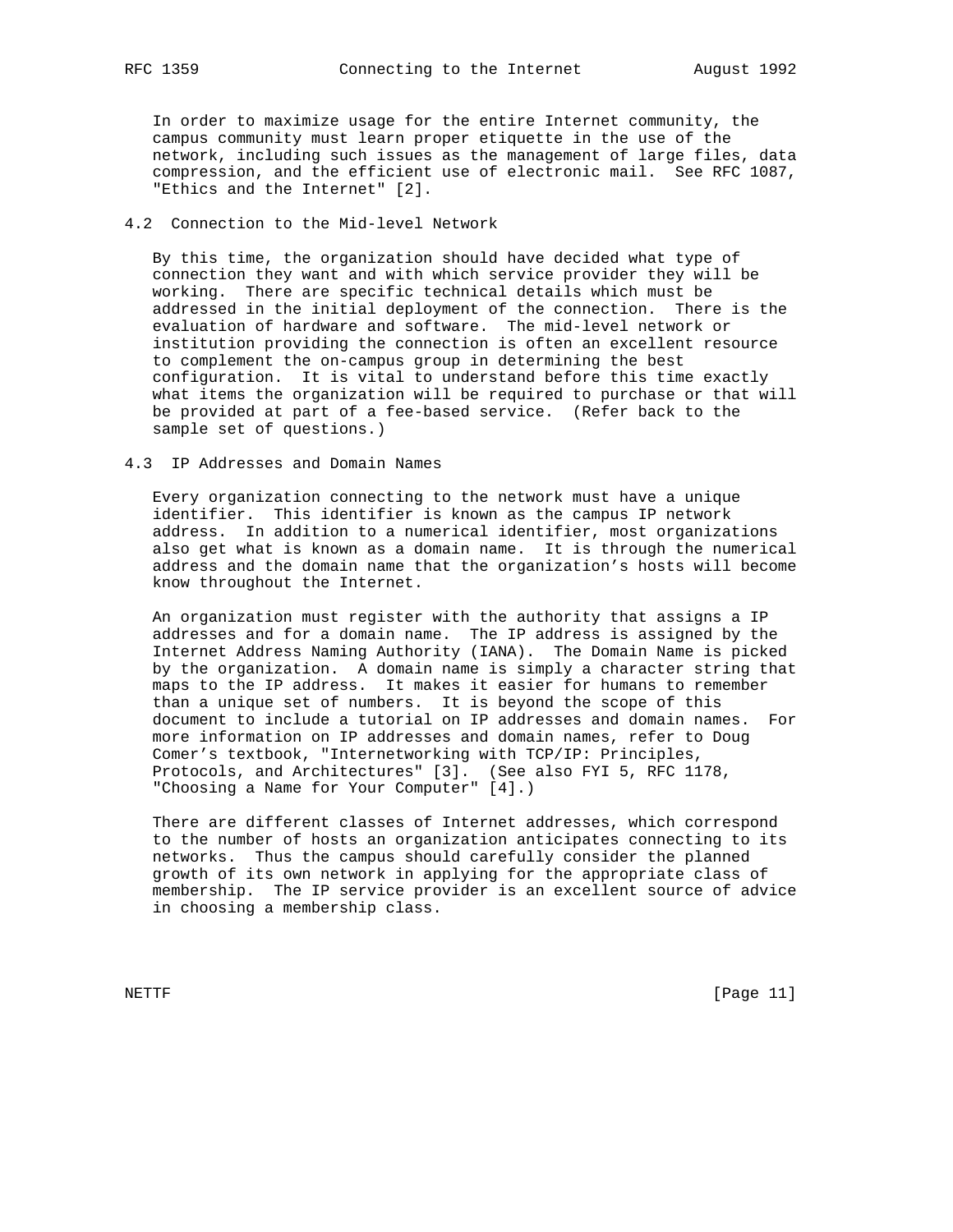At this time, there is no cost associated with registration for IP addresses or domain names.

 The actual procedure for applying for the IP address and domain name should be explained and is often provided to the connecting organization by the IP service provider.

# 4.4 Technical Issues

 The installation itself should occur with with as little disruption to the campus network as possible. To accomplish a such deployment, the organization should develop a complete plan of action, which would include the following steps (some may be simultaneous; some may be done by the service provider; the list is not exhaustive):

- a) order, install, test circuit or phone line
- b) IP address and domain name registration
- c) hardware purchasing/delivery
- d) routing configurations/reconfig campus network
- e) bring up router, test end-to-end connectivity
- f) make available to campus

# 4.5 Support

 Perhaps the most challenging task in the initial deployment of the Internet connection is the resulting reorientation of network technical and network information services. There are added responsibilities for network management as well as added network information services to support the connection. Cognizant administrators must recognize, plan and budget for these added tasks. Administration must also ensure that there is a clear delineation of duties among technical and network information services staff to avoid needless duplication of effort or conflict.

 Concurrent with the deployment of the network, the education of the user community is critical. This includes creation of documentation on basic information about the Internet and specific campus resources as well as details on remote resources (library catalogs, information servers, etc) and how to use them.

 Many organizations have already created excellent documentation that they are willing to share. They generally only require attribution in return for distribution rights (for educational purposes only).

NETTF [Page 12]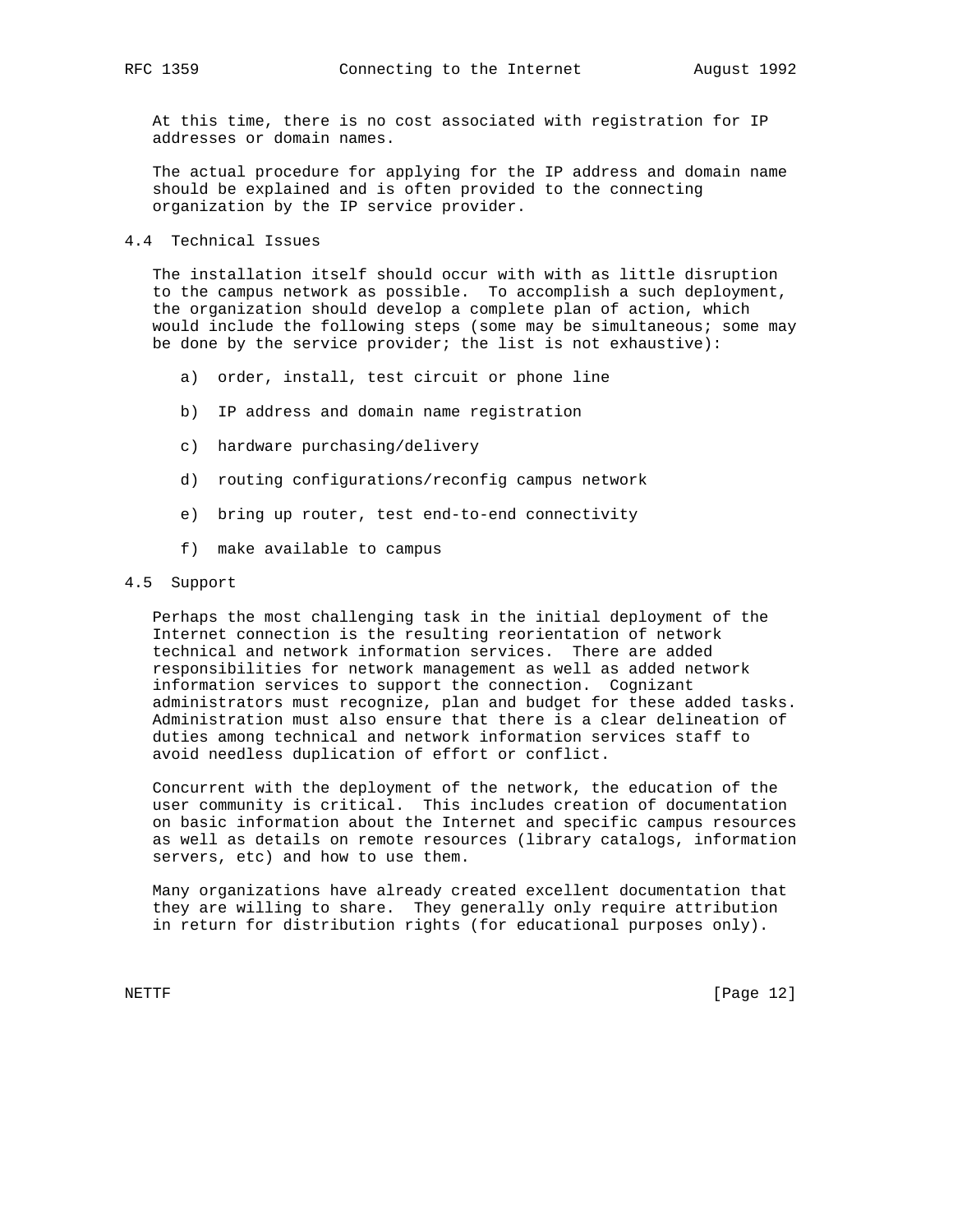# 4.6 Training

 Networking problems experienced by end-users are often the result of mis-information or campus-specific configurations as opposed to problems at the mid-level or backbone. An investment in staff and user training and documentation at the beginning of the network deployment is an investment that will show a clear return in the long term.

 User training is critical but depending on the size of the campus, it is impossible to expect the support staff to train users on an individual basis. Rather, it's important to consider developing and promoting a hierarchy of support personal, so the central support staff is actually training the trainers who then go out and support their particular group of users.

 The most critical course taught to users is on local information on the basic functions of the network, electronic mail, file transfer, and remote login. Good documentation will help promote the successful use of the network. Documentation should be clear, concise and to the point. During the training, it is important to address the most commonly asked questions first.

## 4.7 Promotion

 A network is only as successful as the users say it is. From the very beginning, the network must be presented to them as a useful tool. Promotion, through newsletters and other appropriate communication vehicles must be considered a required activity. An active promotion strategy will allow an organization to set the expectations of the users in regards to service and performance, especially important for a networking staff that is just learning.

 Faculty involvement from the very beginning is vital. It is important to gain their support and to build on it. Whether it is through faculty advisory committees or direct contact with individuals, their feedback and support can be a healthy measure of success.

# 5. Full Production/Maintenance

 As the campus community incorporates the Internet as part as its usual routine, those responsible for the campus network and the Internet connection must ensure the accessibility, reliability, and relative ease of use of the network. This ongoing maturation of the network constitutes a vital service to the user community.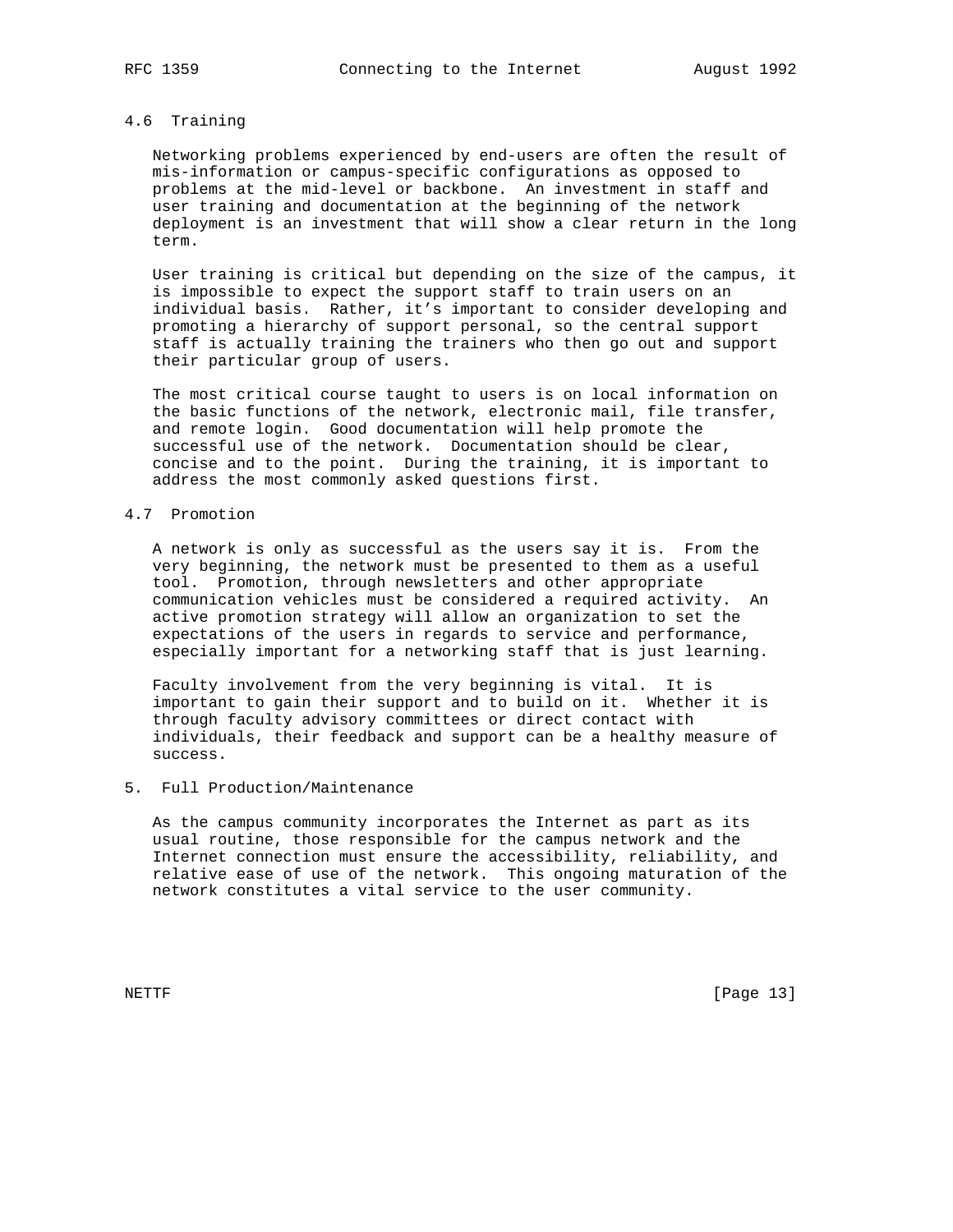As the network becomes a crucial tool in the user community's daily routine, so does the interface between the operations, information, and user services staffs and the end users gain in importance. Responding to end-user problems with courtesy and accepting responsibility for resolving the end-user concern (as opposed the actual technical problem) creates a working environment of trust and partnership.

# 5.1 Operation Services

 There will be hardware and software support, including updating and maintaining compatible software revisions, planned replacement and maintenance of communications hardware to make use of new technology, and routine network operations center activities. This includes IP number administration, monitoring of the network to determine usage patterns, optimal routing, continuous and accurate updates of known problems as well as trouble shooting problem areas of the campus net. The network staff will have to maintain its campus routing tables. If the site serves as a backbone site, it may have to maintain tables for its designated area.

 It is important to continue to have a close relationship between the operations staff and the engineering staff. The operations staff must have a quick inroad to engineering to ensure quick responses to the user community as problems are reported.

 The scope of these technical activities depend upon the size of the campus network and the level of campus responsibility for the Internet connection. The responsibilities grow both in scale and importance as the institution comes to rely on the services of the network and its access to the Internet.

# 5.2 Information and User Services

 The education, training and promotion activities associated with the network continue but mature both in scope and the level of network expertise. Documentation efforts continue. Documents are refined and reviewed periodically for accuracy and completeness, but individual consultation will change as network users become more sophisticated and experienced in using the network. As more and more consulting and information services are made available through the network itself, network information staff will likely find themselves increasingly involved in "training the trainers" or in individual consultation and help sessions with faculty and researchers actively involved in collaborative research over the network.

 Promotion activities must also continue to involve new faculty and staff, to promote and advertise major campus network activities and

NETTF [Page 14]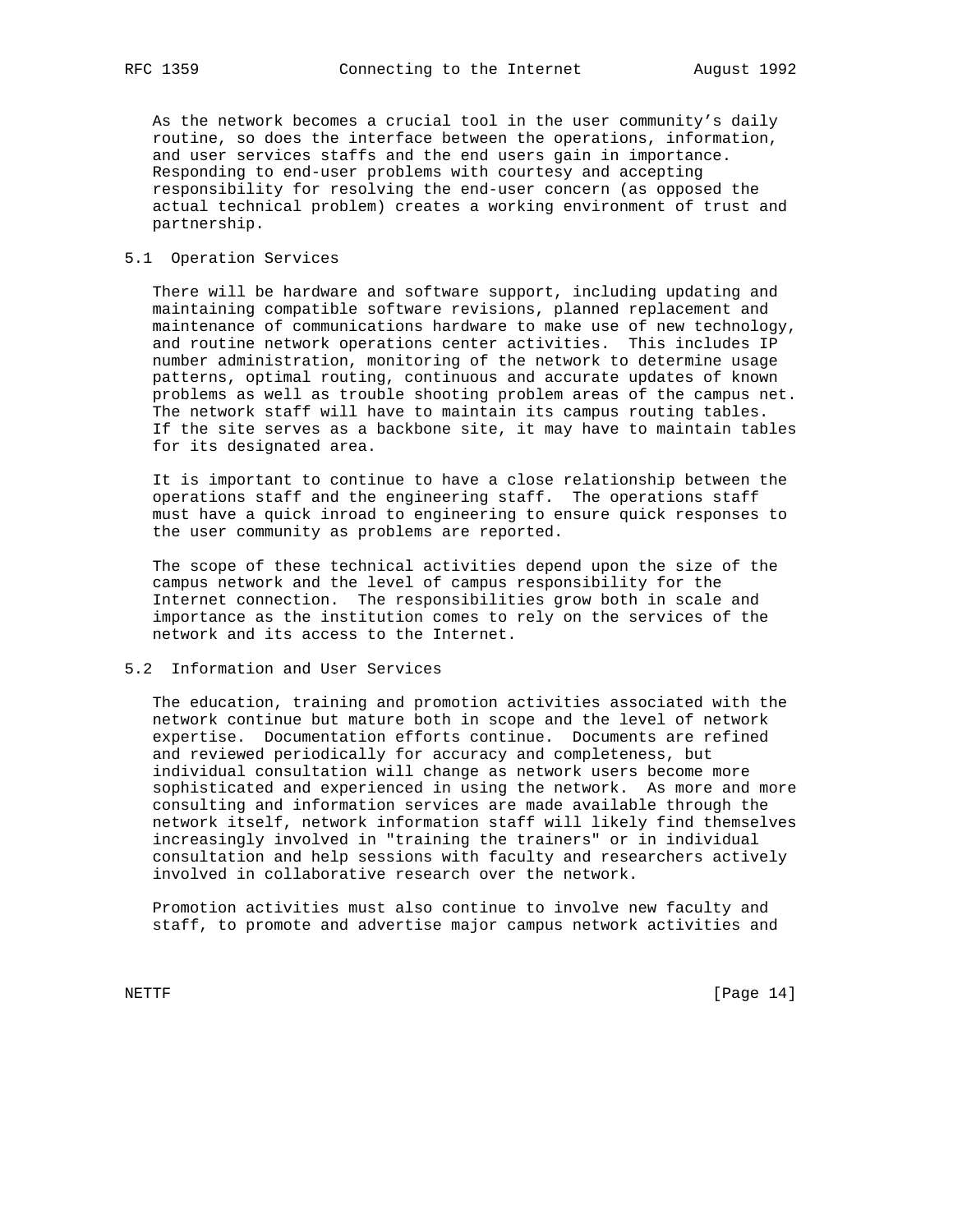projects, and to highlight new services and projects available on the Internet. The continuing effort, which can include a campus newsletter or periodic seminars on network services, is a necessary and crucial part of recruiting new and innovative uses of the Internet, which will act to justify continued development and investment.

6. Evaluation Strategies

 A system as complex and ubiquitous as the campus data network requires periodic review and evaluation. As the campus network provides the primary access to the larger Internet community, evaluation strategies must include analyses of how and where the Internet is most heavily used and how campus data flows might optimize that traffic.

 Evaluation of network statistics provide key information on how the network is used and who is using it. In turn, this must lead to assessment mechanisms to gauge user satisfaction with the network and the tools used to make use of the network. At the base level, there are the tools provided within the network protocol itself -- Telnet, FTP, SMTP mail -- that provide fundamental access to the Internet. But as campus use of the network and the Internet matures, the campus network community itself will build on those tools to provide special "campus customized" tools used on the network. Network services should evaluate user needs and, where appropriate, design user friendly interface mechanisms especially suited to special campus area needs.

 While the use of quantitative methods of evaluation are important, they can not replace qualitative methods. If end-users are unhappy, if problems continue to be reported even though the statistics and technical monitors show few errors, organizations must recognize that serious problems do exist and take immediate action to resolve them.

 The use of the Internet itself and its impact on campus research and instruction goals must be reviewed and evaluated. The introduction of new technology inevitably involves reorientation and new means of communication. While this should be a benefit to the campus community as a whole, the new technologies may leave some segments of the community disoriented. A careful evaluation of the impact of this new technology should determine not only which areas of campus benefit from Internet participation, but also which areas are not benefitting from the new technology. Planning strategies should include special attention to areas not making use of network resources to make those areas aware of the potential benefits and to provide training in the use of the network. In summary, universities, schools, colleges and institutions in the Internet

NETTF [Page 15]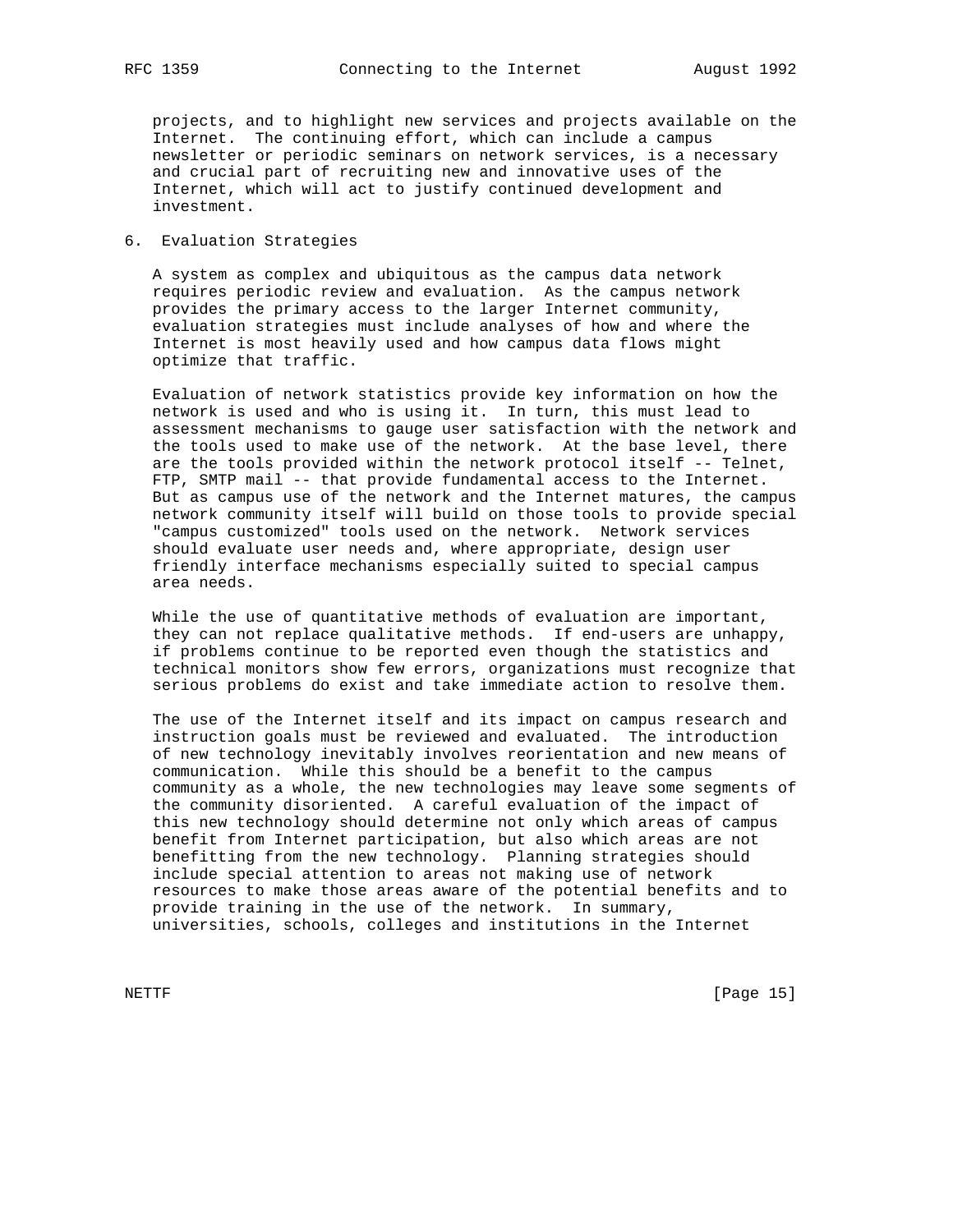community must incorporate a mechanism to evaluate both hidden benefits as well as hidden costs of that participation.

7. Appendix A. Partial List of U.S. IP Service Providers

# ANS

 Joel Maloff Vice President - Client Services Advanced Network and Services 2901 Hubbard Rd. Ann Arbor, MI 48105 (313) 663-7610 maloff@nis.ans.net

#### BARRNET

 William Yundt Pine Hall Rm. 115 Stanford, CA 94305-4122 (415) 723-3104 gd.why@forsythe.stanford.edu Fax: (415) 723-0010

# CERFnet

 Susan Estrada San Diego Supercomputer Center P.O. Box 85608 San Diego, CA 92186-9784 (619) 534-5067 estradas@sdsc.edu Fax: (619) 534-5167

# CICnet

 Michael Staman President ITI Building 2901 Hubbard Drive Pod G Ann Arbor, MI 48105 staman@cic.net (313) 998-6101 Fax: (313) 998-6105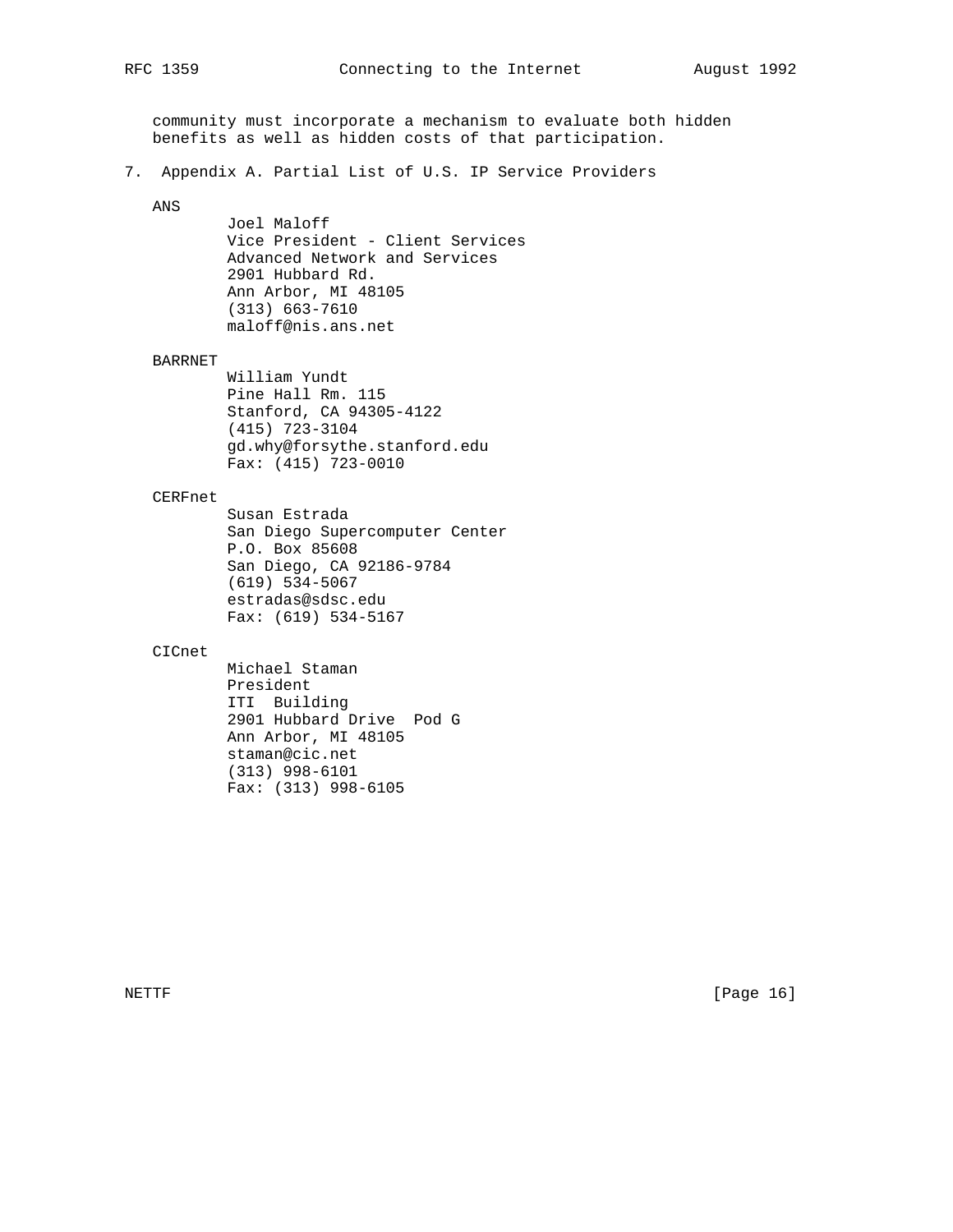Colorado Supernet Ken Harmon CSM Computing Center Colorado School Mines 1500 Illinois Golden, Colorado 80401 (303) 273-3471 kharmon@csn.org Fax: (303) 273-3475

# CONCERT

 Joe Ragland CONCERT (Communications for NC Education, Research, and Technology) P.O. Box 12889 3021 Cornwallis Road Research Triangle Park, NC 27709 (919) 248-1404 jrr@concert.net Fax: (919) 248-1405

# CREN

 Jim Conklin EDUCOM 1112 16th Street NW Washington D.C. 20036 (202) 872-4200 conklin@bitnic.bitnet Fax: (202) 872-4318

# CSUNET

 Chris Taylor Manager, Network Technology Office of the Chancellor Information Resources and Technology P.O. Box 3842 Seal Beach, CA 90740-7842 (213) 985-9669 chris@calstate.edu Fax: (213) 985-9400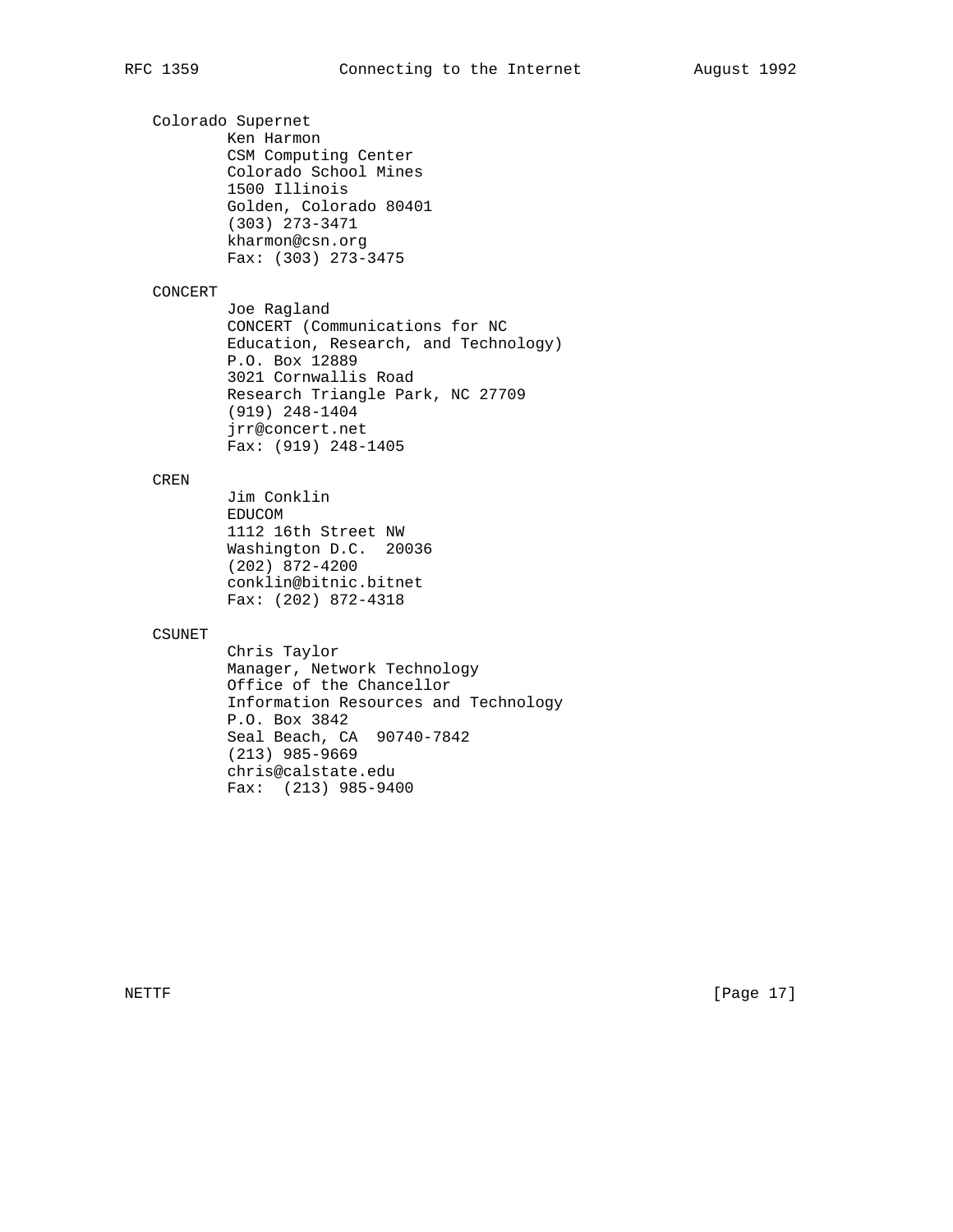JVNCnet Sergio Heker 6 von Neumann Hall Princeton University Princeton, NJ 08544 (609) 258-2411 heker@jvnc.net Fax: (609) 258-2424 LOS NETTOS Ann Cooper USC/Information Sciences Institute 4676 Admiralty Way Marina del Rey, Ca 90292 (310) 822-1511 Fax: (310) 823-6714 Merit Eric Aupperle Merit Network 2200 Bonisteel Blvd. Ann Arbor, MI 48109-2112 (313) 764-9423 ema@merit.edu Fax: (313) 747-3745 MIDnet Dale Finkelson 29 WSEC University of Nebraska Lincoln, NE 68588 (402) 472-5032 dmf@westie.unl.edu Fax: (402) 472-5280 MRNET Dennis Fazio Executive Director The Minnesota Regional Network 511 11th Avenue South, Box 212 Minneapolis, Minnesota 55415 (612) 342-2570 dfazio@MR.NET Fax: (612) 344-1716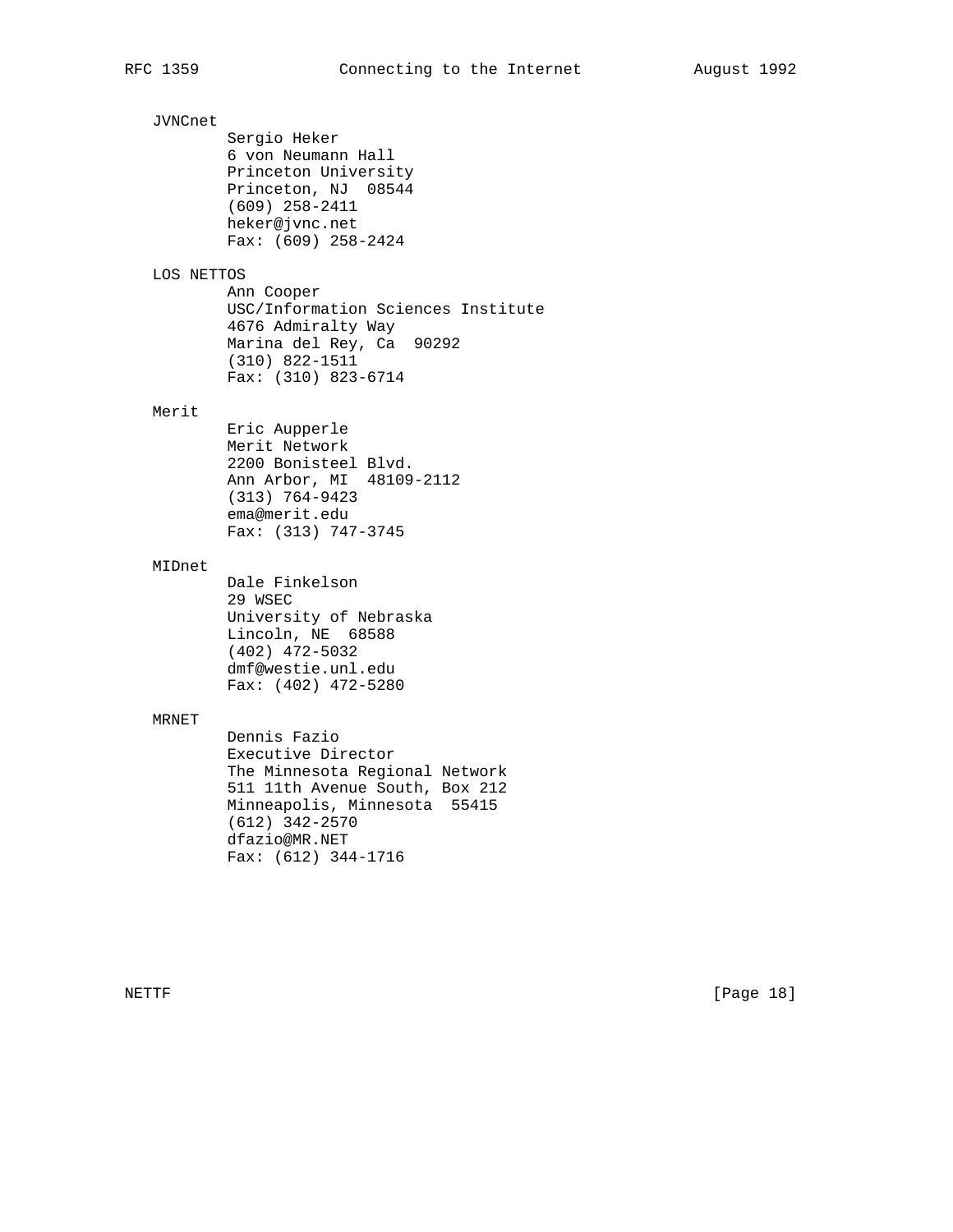# NCAR

 Joseph H. Choy P.O. Box 3000 Boulder, CO 80307-3000 (303) 497-1222 choy@ncar.ucar.edu Fax: (303) 497-1137

# NEARnet

 John Rugo Accounts Manager BBN Systems and Technologies 10 Moulton Street Cambridge, MA 02138 (617) 873-2935 jrugo@nic.near.net

# NETILLINOIS

 Ed Krol University of Illinois Computing Services Office 1304 W. Springfield Urbana, IL 61801 (217) 333-7886 e-krol@uiuc.edu

# NevadaNet

 University of Nevada System Computing Services 4505 Maryland Pkwy Las Vegas, NV 89154 (702) 739-3557

# NorthWestNet

 Eric S. Hood Executive Director NorthWestNet 2435 233rd Place NE Redmond, WA 98053 (206) 562-3000 ehood@nwnet.net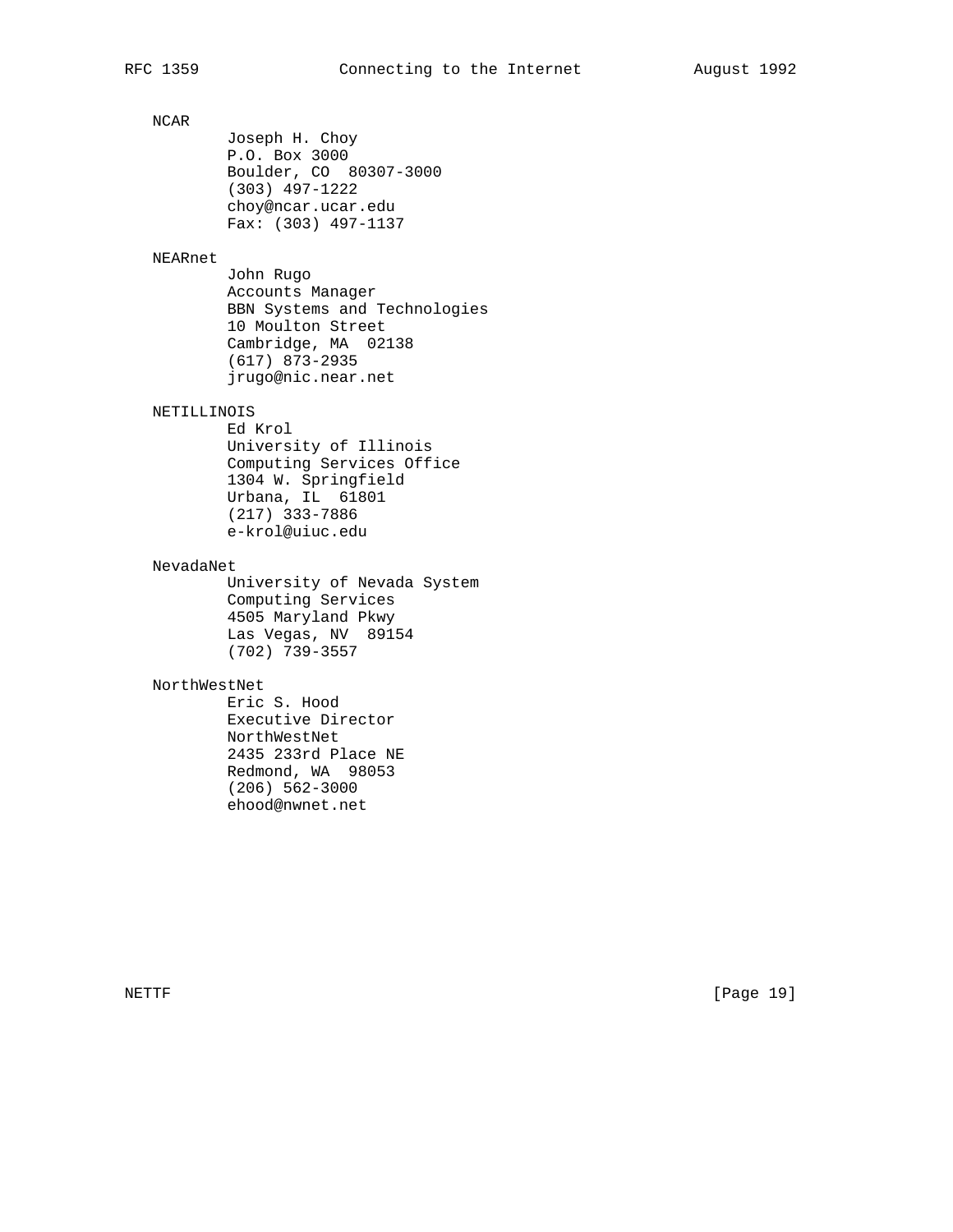NYSERnet Jim Luckett NYSERNET INC 111 College Place Room 3-211 Syracuse, New York 13244 (315) 443-4120 luckett@nysernet.org Fax: (315) 425-7518 OARnet Alison A. Brown Ohio Supercomputer Center 1224 Kinnear Road Columbus, Ohio 43085 (614) 292-9248 alison@osc.edu Fax: (614) 292-7168 Onet Eugene Siciunas 4 Bancroft Ave., Rm. 116 University of Toronto Toronto Ontario M5S 1A1 Canada (416) 978-5058 eugene@vm.utcs.utoronto.ca Fax: (416) 978-6620 PREPnet Thomas W. Bajzek 530 North Neville Street Pittsburgh, PA 15213 (412) 268-7870 twb+@andrew.cmu.edu Fax: (412) 268-7875 PSCnet Eugene F. Hastings, II Pittsburgh Supercomputing Center 4400 5th Avenue Pittsburgh, PA 15213 (412) 268-4960 hastings@psc.edu Fax: (412) 268-5832 NETTF [Page 20]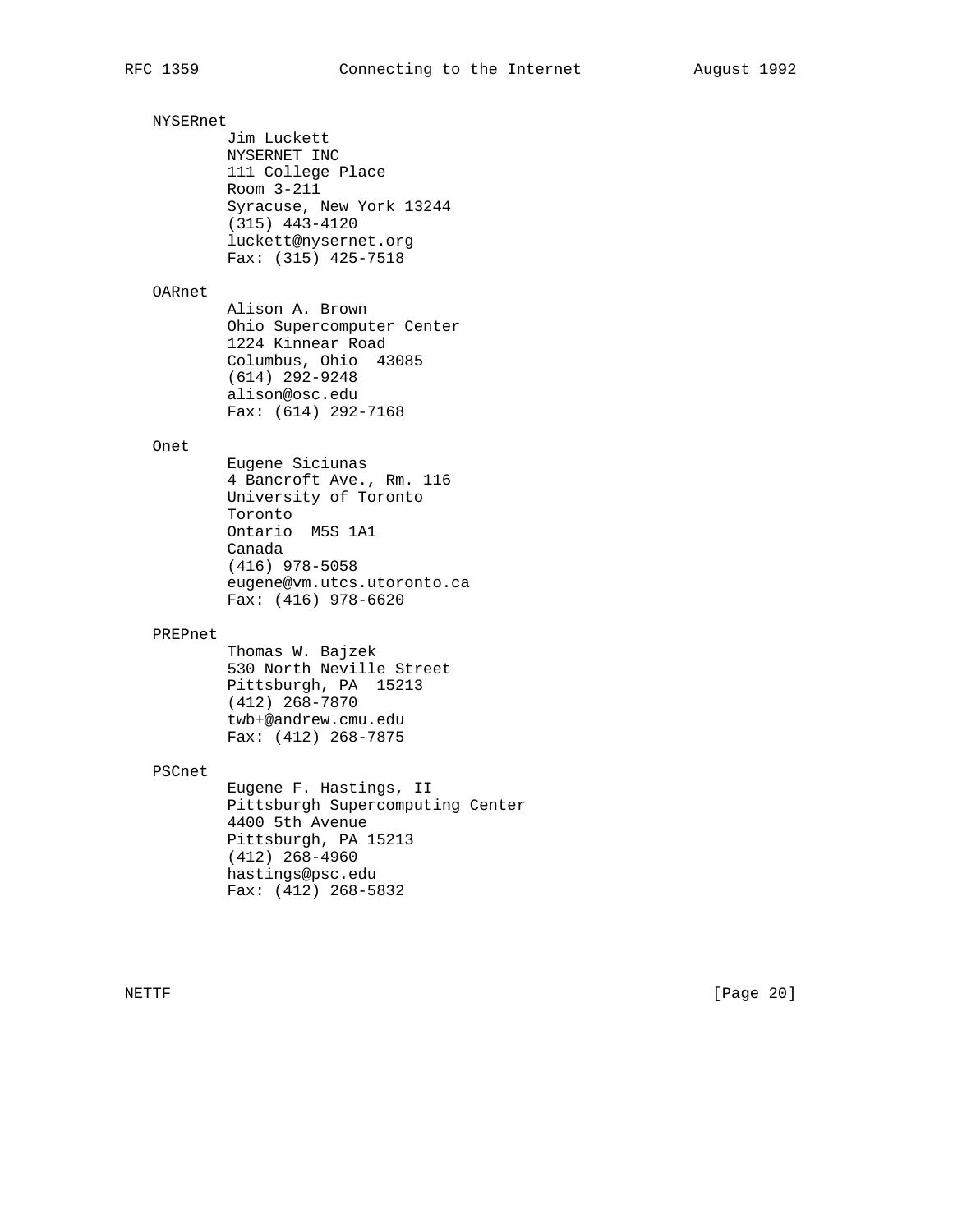PSINet William L. Schrader President & CEO 11800 Sunrise Valley Drive Suite 1100 Reston, VA 22091 (703) 620-6651 wls@psi.com Fax: (703) 620-4586 SDSCnet E. Paul Love, Jr. San Diego Supercomputer Center P.O. Box 85608 San Diego, CA 92186-9784 (619) 534-5043 loveep@sdsc.edu Fax: (619) 514-5152 Sesquinet Farrell Gerbode Office of Networking and Computing Systems Rice University Houston, TX 77251-1892 (713) 527-4988 farrell@rice.edu FAX: (713) 527-6099 SURAnet Jack Hahn 1353 Computer Science Center University of Maryland College Park, Maryland 20742-2411 (301) 454-5434 hahn@umd5.umd.edu THEnet

 Tracy LaQuey Parker Computation Center University of Texas Austin, TX 78712 (512) 471-5046

tracy@utexas.edu

NETTF [Page 21]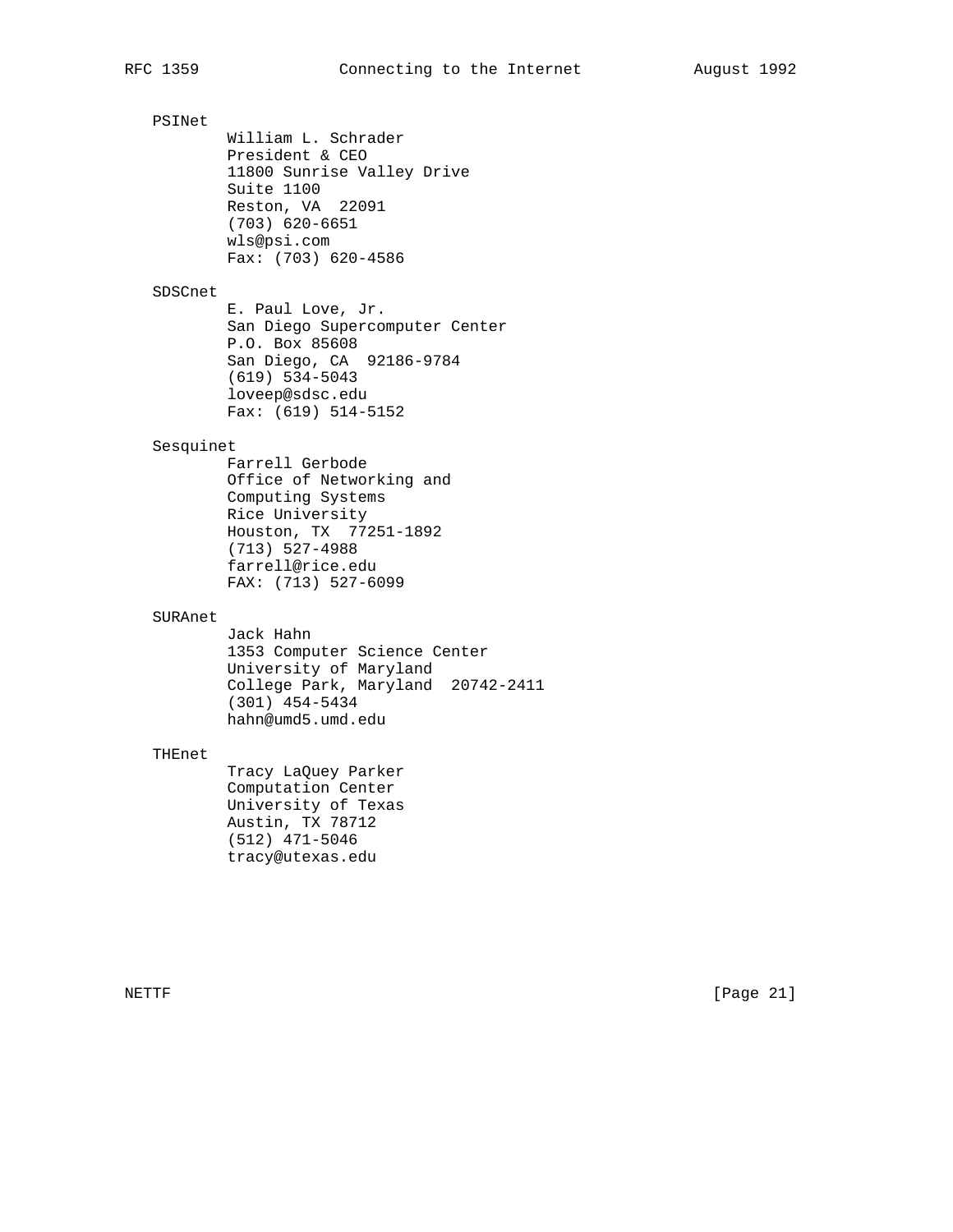VERnet

 James A. Jokl VERnet Academic Computing Center Gilmer Hall University of Virginia Charlottesville, VA 22903 jaj@boole.acc.virginia.edu

# Westnet

 Pat Burns **UCC**  601 S. Howes, 6th Floor South Colorado State University Fort Collins, CO 80523 (303) 491-7260 pburns@yuma.ACNS.ColoState.EDU Fax: (303) 491-2293

8. Appendix B. NSFNet Backbone Services Acceptable Use Policy

THE NSFNET BACKBONE SERVICES ACCEPTABLE USE POLICY - released February 1992

# GENERAL PRINCIPLE:

 (1) NSFNET Backbone services are provided to support open research and education in and among US research and instructional institutions, plus research arms of for-profit firms when engaged in open scholarly communication and research. Use for other purposes is not acceptable.

SPECIFICALLY ACCEPTABLE USES:

- (2) Communication with foreign researchers and educators in connection with research or instruction, as long as any network that the foreign user employs for such communication provides reciprocal access to US researchers and educators.
- (3) Communication and exchange for professional development, to maintain currency, or to debate issues in a field or subfield of knowledge.
- (4) Use for disciplinary-society, university-association, government-advisory, or standards activities related to the user's research and instructional activities.

NETTF [Page 22]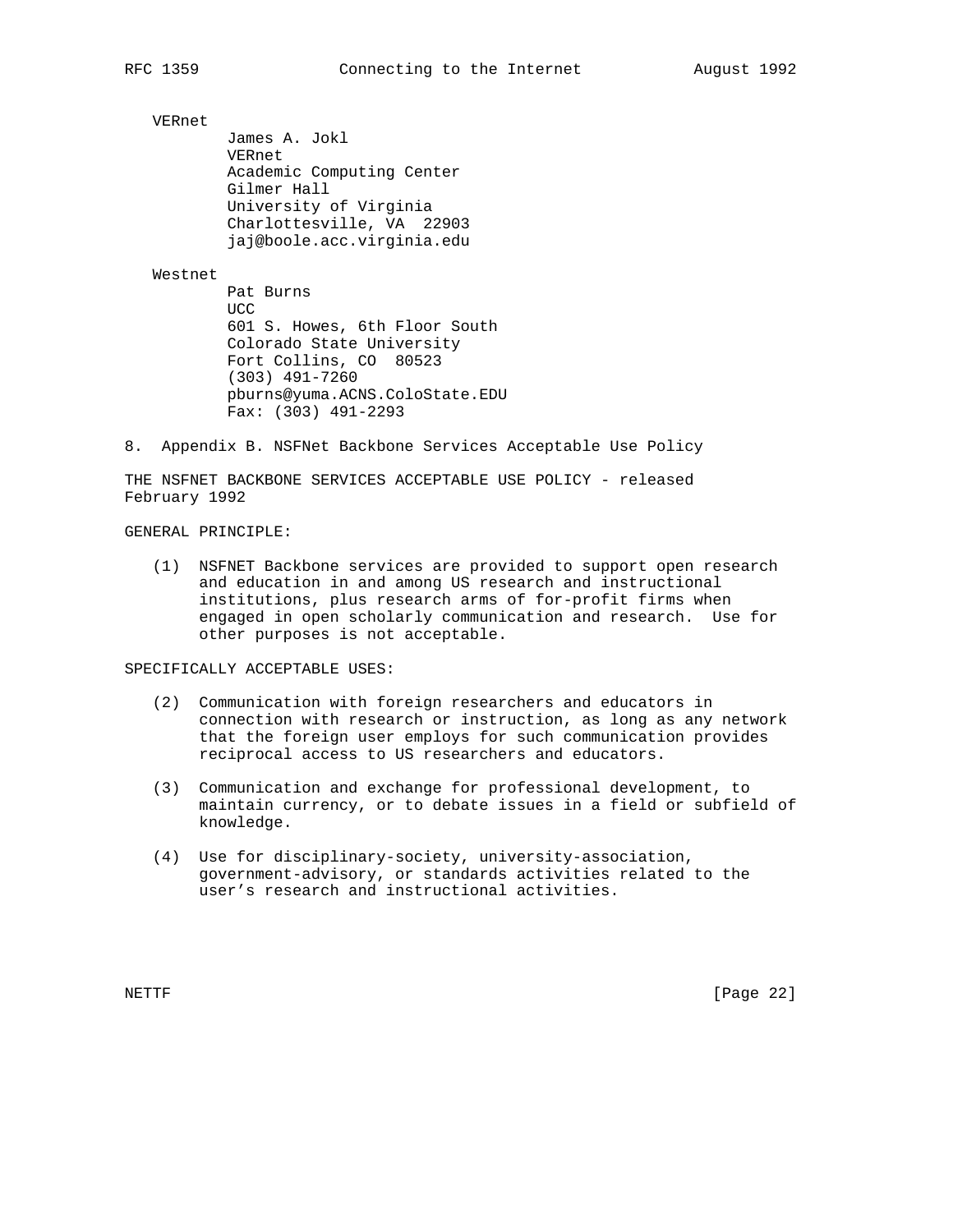- (5) Use in applying for or administering grants or contracts for research or instruction, but not for other fundraising or public relations activities.
- (6) Any other administrative communications or activities in direct support of research and instruction.
- (7) Announcements of new products or services for use in research or instruction, but not advertising of any kind.
- (8) Any traffic originating from a network of another member agency of the Federal Networking Council if the traffic meets the acceptable use policy of that agency.
- (9) Communication incidental to otherwise acceptable use, except for illegal or specifically unacceptable use.

UNACCEPTABLE USES:

- (10) Use for for-profit activities (consulting for pay, sales or administration of campus stores, sale of tickets to sports events, and so on) or use by for-profit institutions unless covered by the General Principle or as a specifically acceptable use.
- (11) Extensive use for private or personal business.

 This statement applies to use of the NSFNET Backbone only. NSF expects that connecting networks will formulate their own use policies. The NSF Division of Networking and Communications Research and Infrastructure will resolve any questions about this Policy or its interpretation.

- 9. References
	- [1] Holbrook, P., and J. Reynolds, Editors, "Site Security Handbook", FYI 8, RFC 1244, CICNet, USC/Information Sciences Institute, July 1991.
	- [2] Internet Activities Board, "Ethics and the Internet", RFC 1087, IAB, January 1989.
	- [3] Comer, Douglas, "Internetworking with TCP/IP: Principles, Protocols, and Architectures", Second Edition, Prentice Hall, Englewood Cliffs, N.J, 1991.
	- [4] Libes, D., "Choosing a Name for Your Computer", FYI 5, RFC 1178, Integrated Systems Group/NIST, August 1990.

NETTF [Page 23]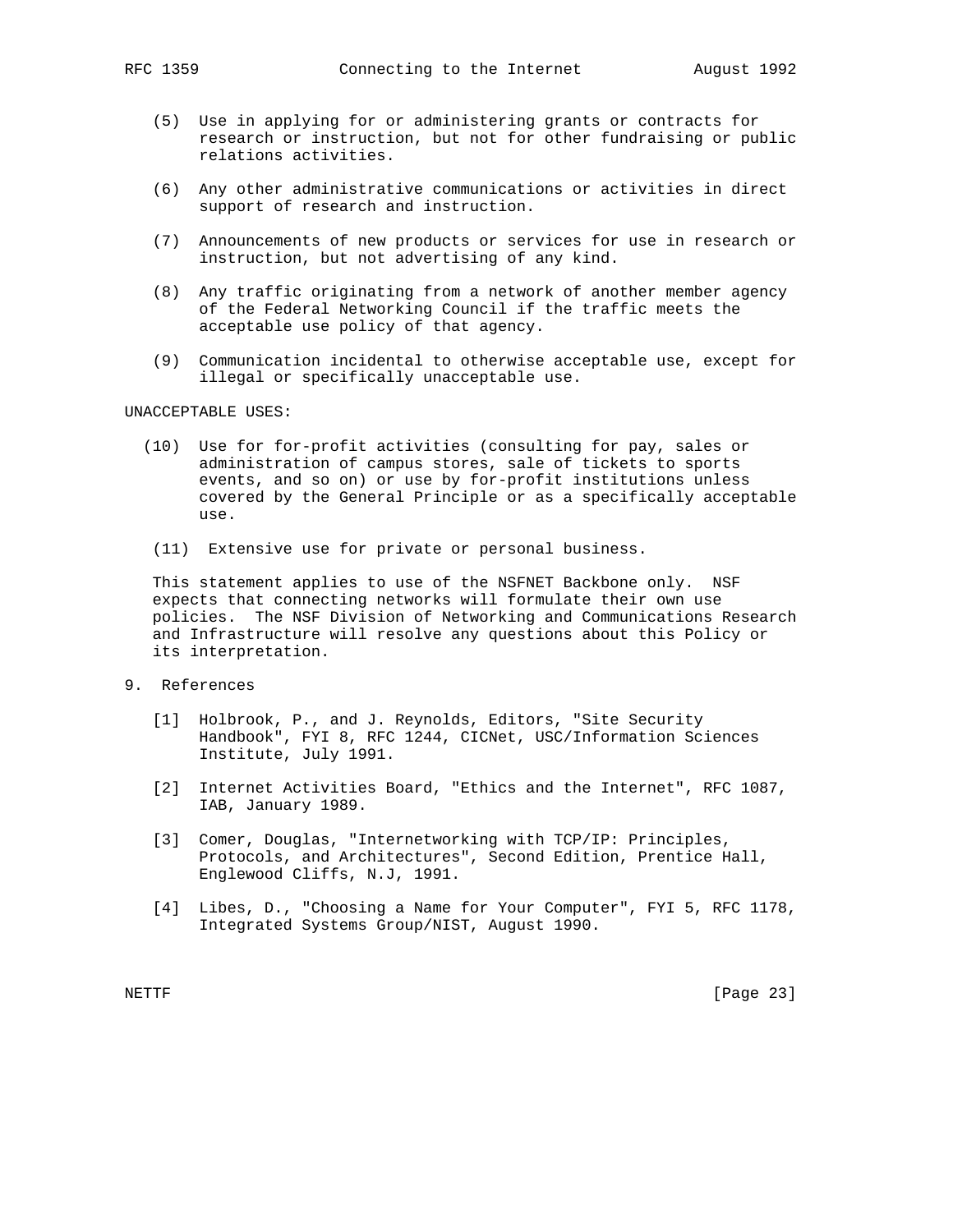## 10. Security Considerations

 Institutions who wish to connect to the Internet should be aware that the Internet network is, by nature, and open network. As such, connecting institutions must make sure that security mechanisms are in force on their own campus network to ensure that unauthorized or inappropriate use of campus resources is not exploited by either the internal campus or by the external Internet community. Moreover, it is incumbent on the institution to ensure that the campus community is aware of the proper use of the Internet. The institution bears the responsibility to educate its users on the appropriate use of campus systems within the context of proper and ethical use of the Internet.

 An assessment of security on the campus network prior to connecting to the Internet should ensure that all required security patches are installed on all campus connected systems as well as on the campus network. Systems with sensitive data or information should be physically secure as well as up to date with software security patches. In so far as possible, network addressable devices should be secure. Changes to these devices should only be effected by authorized network management personnel to avoid potential security risks.

 For more information on security issues, refer to FYI 8, RFC 1244, "Site Security Handbook" [1].

 In summary, it is only the cooperation and attention of each connecting institution on the Internet to security issues that will ensure the security of the Internet as a whole.

11. Authors' Addresses

 ACM SIGUCCS Networking Taskforce E-Mail discussion list: nettf@comet.cit.cornell.edu

 Martyne M. Hallgren, Chairman Cornell University 143 Caldwell Hall Ithaca, NY

 Phone: (607) 255-5510 EMail: martyne@nr-tech.cit.cornell.edu

 Jack Pope University of San Diego San Diego, CA

NETTF [Page 24]